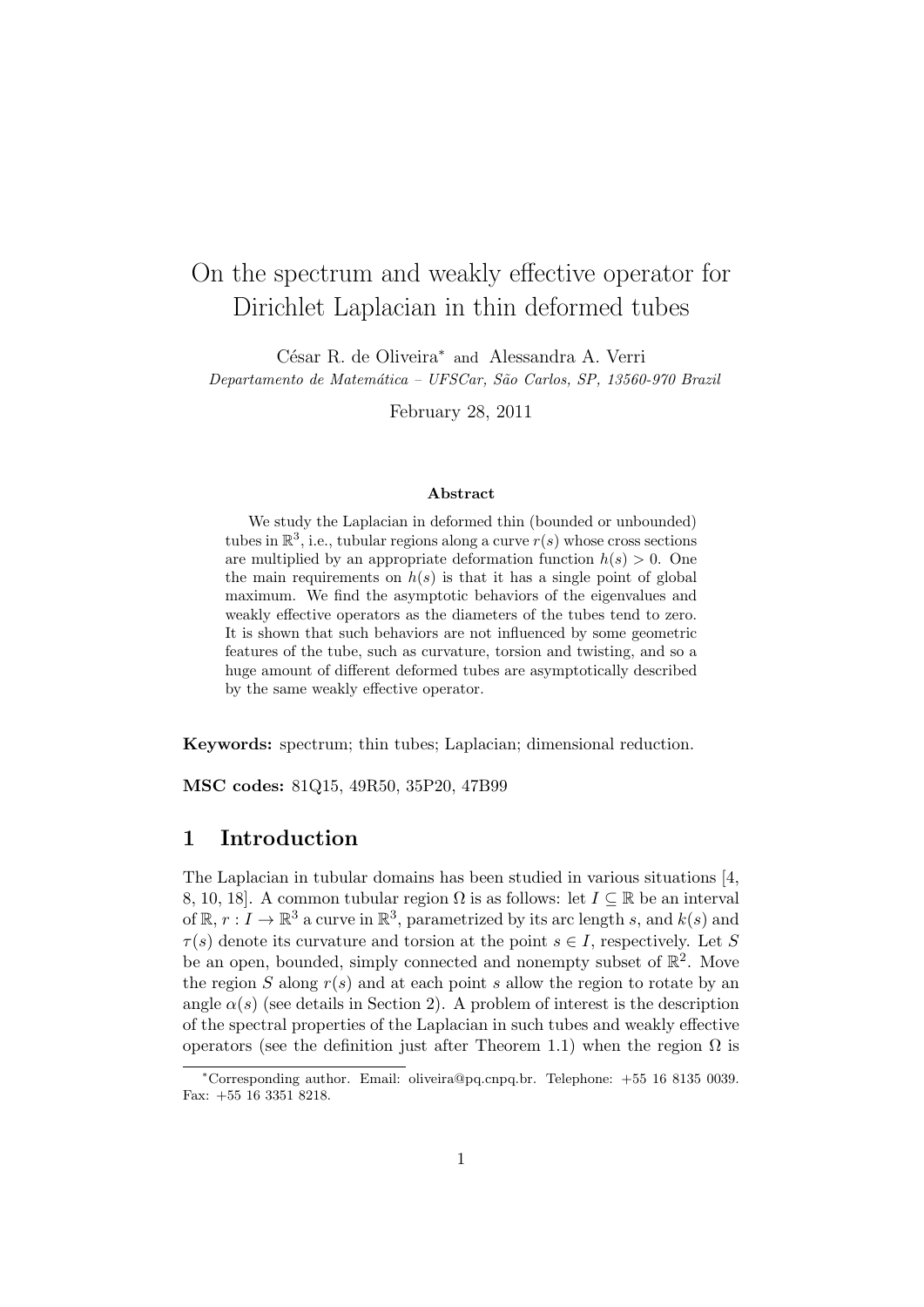"squeezed" to the curve  $r(s)$ , that is, one considers the sequence of tubes  $\Omega_{\varepsilon}$ generated by the cross section  $\epsilon S$  and analyze the limit  $\varepsilon \to 0$ .

Let  $-\Delta_{\varepsilon}$  be the Dirichlet Laplacian in  $\Omega_{\varepsilon}$ . For bounded tubes, i.e., when I is a bounded interval of R, the spectrum of  $-\Delta_{\varepsilon}$  is purely discrete because in this case its resolvent is compact. In [4] it was analyzed the convergence of the eigenvalues  $\{\lambda^{\varepsilon}_i: i\in\mathbb{N}\}$  as  $\varepsilon\to 0$  and shown that

$$
\lambda_i^{\varepsilon} = \frac{\lambda_0}{\varepsilon^2} + \mu_i^{\varepsilon}, \qquad \mu_i^{\varepsilon} \to \mu_i,
$$

where  $\lambda_0$  is the first, i.e., the lowest, eigenvalue of the Laplacian in the Sobolev space  $\mathcal{H}_0^1(S)$ , and  $\mu_i$  are the eigenvalues of the one-dimensional operator

$$
w(s) \mapsto -w''(s) + \left[C(S)(\tau(s) + \alpha'(s)) - \frac{k(s)^2}{4}\right]w(s),
$$
 (1)

acting in  $L^2(I)$ . Here  $C(S)$  is a nonnegative number depending only on the transverse region  $S$  [4]. Note that this effective operator explicitly depends on the geometric shape of the reference curve  $r(s)$  (and so of the tube).

An interesting problem is to know if there exists a similar result about convergence of eigenvalues for unbounded tubes. For such tubes, in [18] it is shown that if  $(\tau + \alpha')(s) = 0$  and  $k(s) \neq 0$ , then the discrete spectrum is nonempty, whereas if  $(\tau + \alpha')(s) \neq 0$  and  $k(s) = 0$ , then the discrete spectrum is empty. In [8], by using Γ-convergence in case of unbounded tubes, a strong resolvent convergence was proven and the same action (1) for the respective effective operator (now acting in  $L^2(\mathbb{R})$ ) was found as  $\varepsilon \to 0$ .

The Dirichlet Laplacian in strips of  $\mathbb{R}^2$  has been studied in many works [2, 14, 13, 19]. For the case of the constraints of planar motion to curves there are results about the limit operator in [9, 1], and the effective potential is written in terms of the curvature. The main novelty, when we pass from planar domain to tubes in  $\mathbb{R}^3$ , as considered in [4, 8, 18, 15], is the additional presence of torsion and twisting (i.e., a nonzero  $\tau(s) + \alpha'(s)$ ) in the effective potential, since the case of untwisted tubes has also been previously studied (see, for instance, [10, 6, 7, 11, 12, 17]).

In [14, 13] the authors consider a family of deformed strips

$$
\{(s,y)\in\mathbb{R}^2:s\in J,\,0
$$

where  $J = [-a, b], 0 < a, b \leq \infty$ , and  $h(s) > 0$  is a continuous function satisfying:

- (i)  $h(s)$  is a C<sup>1</sup> function in  $J \setminus \{0\}$  and  $||h'/h||_{\infty} < \infty$ ;
- (ii) near the origin  $h$  behaves as

$$
h(s) = M - s^2 + O(|s|^3), \qquad M > 0,
$$
\n(2)

and  $s = 0$  is a single point of global maximum for h;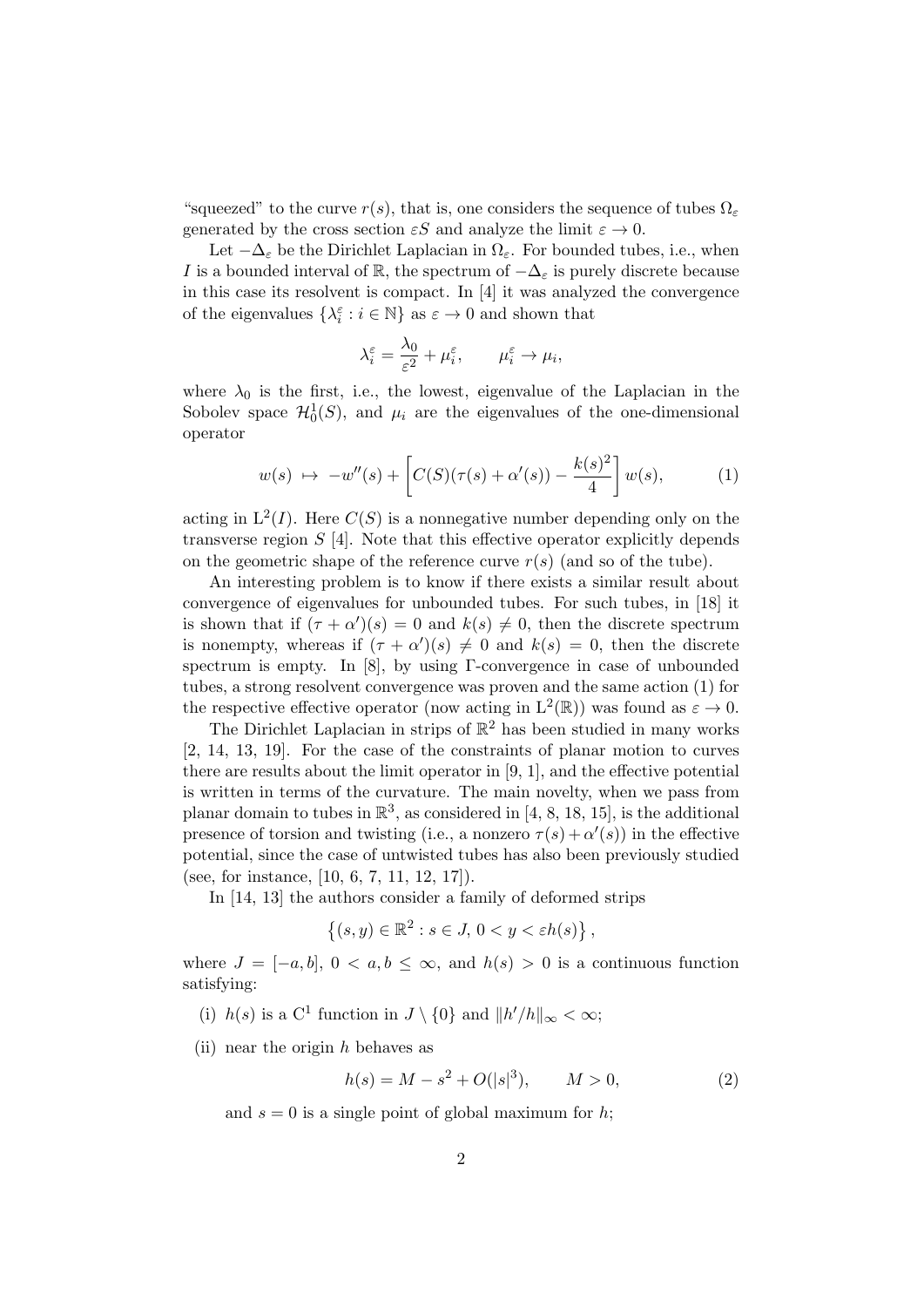(iii) in case  $I = \mathbb{R}$  it is assumed that  $\limsup_{|s| \to \infty} h(s) < M$ .

In what follows we assume that h satisfies the above conditions.

It was shown [14, 13] that, for  $\varepsilon$  small enough, the discrete spectrum of the Laplacian is always nonempty and the eigenvalues  $\lambda_i(\varepsilon)$  have the following behavior  $\Omega$ 

$$
\mu_j = \lim_{\varepsilon \to 0} \varepsilon \left( \lambda_j(\varepsilon) - \frac{\pi^2}{\varepsilon^2 M^2} \right),
$$

where  $\mu_j$  are the eigenvalues of the operator in  $L^2(\mathbb{R})$  (it acts on a subspace of  $L^2(\mathbb{R})$ , independently if the interval I is bounded or not) given by

$$
(Tw)(s) = -w''(s) + 2\frac{\pi^2}{M^3} s^2 w(s),
$$

so that we say that  $T$  is a *weakly effective operator* (WEO) in such situation.

In this work we show that these results hold in a more general setting. We consider a sequence of tubes  $\Omega_{\varepsilon}$  in the space  $\mathbb{R}^3$ , as presented at the beginning of this introduction, but we deform them by multiplying their cross sections by the above function  $h(s)$ . Here the tubes may be bounded or not. Then we analyze the asymptotic behavior of eigenvalues and the weakly effective operators in the limit  $\varepsilon \to 0$ . The situation here differs from [14, 13], since besides the different dimensions (we consider regions in 3−dimensional space), the reference curves defining our tubes are allowed to have nontrivial curvatures and torsion. These tubes, which we shall call deformed tubes, will generically be denoted by  $\Lambda_{\varepsilon}$  (see details in Section 2).

Our main goal is to study how curvature and torsion of the reference curve, together with the deforming function  $h$ , influence the WEO and eigenvalues as  $\varepsilon \to 0$ . To this end, we introduce some notation right now. Recall that  $\lambda_0$  is the lowest eigenvalue of the negative Laplacian with Dirichlet conditions in the region  $S$ , and let  $u_0$  be the corresponding (positive) normalized eigenfunction, that is,

$$
-\Delta u_0 = \lambda_0 u_0, \quad u_0 \in \mathcal{H}_0^1(S), \quad \int_S u_0(y)^2 dy = 1.
$$
 (3)

Furthermore, denote by  $\mathcal L$  the subspace of  $L^2(I \times S)$  generated by functions  $w(s)u_0(y)$  with  $w \in L^2(I)$ .

We study three distinct cases. First, the tubes are bounded since the interval I is of the form  $I = [-a, b]$  with  $0 < a, b < \infty$ , and we consider the Dirichlet condition at the boundary  $\partial \Lambda_{\varepsilon}$ . In the second case, the tubes are bounded but the Dirichlet condition at the vertical part of the  $\partial\Lambda_{\varepsilon}$ , that is,  ${(-a) \times S \cup b \times S}$ , is replaced by Neumann. In the third case we consider  $I = \mathbb{R}$  with Dirichlet condition at  $\partial \Lambda_{\varepsilon}$ .

If the tubes are not deformed, according to the results of [4, 8], the effective operator (1) presents an additional potential

$$
C(S)\left(\tau+\alpha'\right)(s)-k^2(s)/4
$$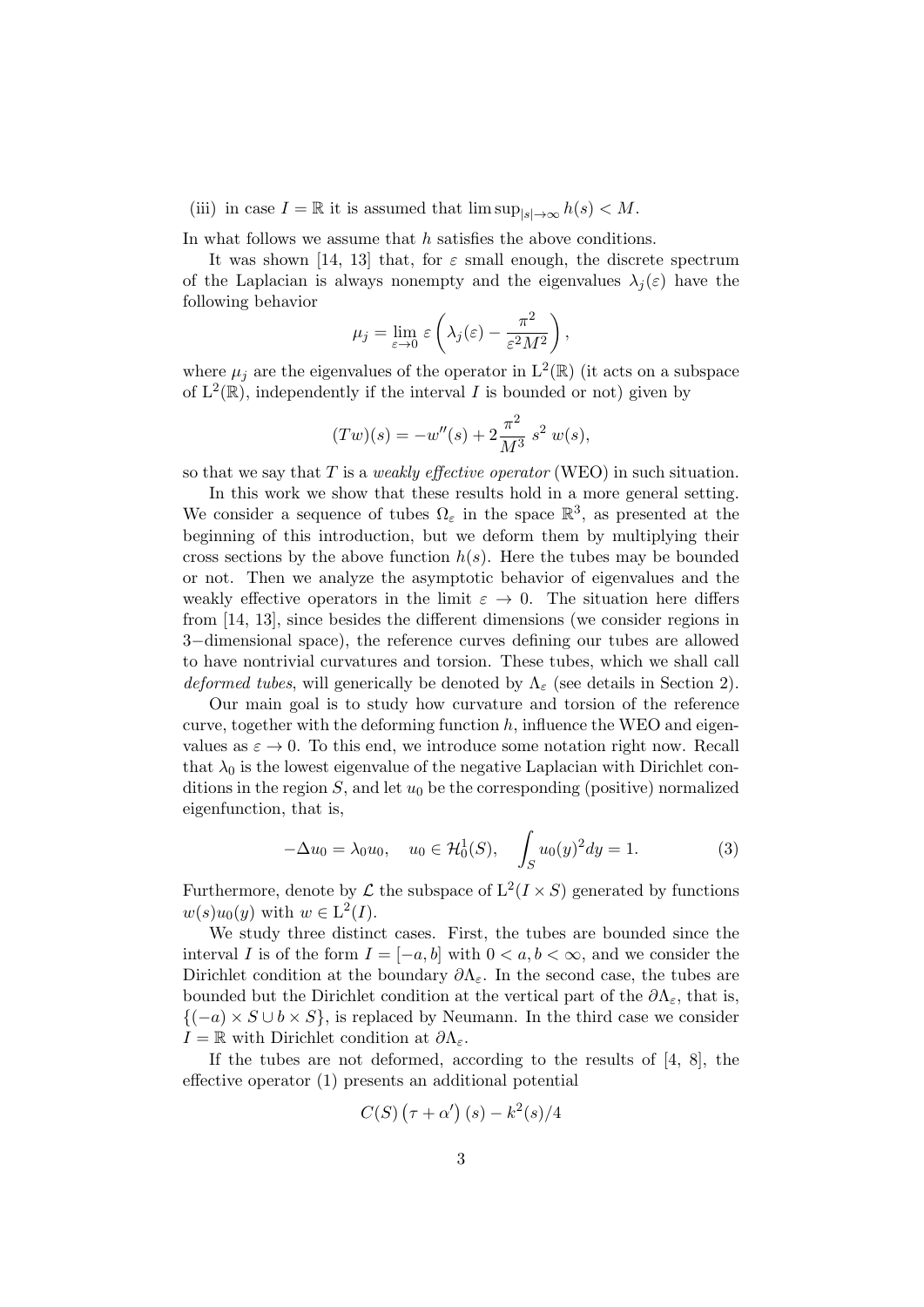derived from geometric features of the tube. Hence, here there is a kind of competition between geometric properties of the tube and the behavior at its single maximum of the deformation function  $h$ . Roughly speaking, it is expected that the behavior of  $h$  at the single maximum will control the limit  $\varepsilon \to 0$ , since the geometric effects gives a contribution of order zero, whereas the single maximum of the deformation function  $h$  gives a contribution of order  $1/\varepsilon$ . However, this requires a proof which turns out to be far from trivial, and so for the three cases mentioned in the previous paragraph, we prove the following result:

**Theorem 1.1.** Let I denote either  $\mathbb{R}$  or a bounded interval  $[-a, b]$  as above; in case  $I = \mathbb{R}$  assume that  $\lim_{|s| \to \infty} k(s) = 0$ . If  $l_i(\varepsilon)$  denote the eigenvalues of the Dirichlet  $-\Delta_{\varepsilon}$  in the deformed tube  $\Lambda_{\varepsilon}$ , then, the limits

$$
\mu_j = \lim_{\varepsilon \to 0} \varepsilon \left( l_j(\varepsilon) - \frac{\lambda_0}{\varepsilon^2 M^2} \right) \tag{4}
$$

exist, where  $\mu_j = (2j+1)(2\lambda_0/M^3)^{1/2}$  are the eigenvalues of the self-adjoint operator T, acting in  $L^2(\mathbb{R})$ , given by

$$
(Tu)(s) = -u''(s) + 2\frac{\lambda_0}{M^3} s^2 u(s).
$$
 (5)

Due to the conclusions of Theorem 1.1, T is a WEO for  $-\Delta_{\varepsilon}$  as  $\varepsilon \to 0$ . Note that T has purely discrete spectrum since the potential

$$
V(s) = 2\frac{\lambda_0}{M^3} s^2 \to \infty, \qquad |s| \to \infty;
$$

in this case it is the harmonic oscillator potential (but see (7) below). Therefore, for deformed tubes as above, the weakly effective operators T do not depend on some geometric features of the tube, although the curvature of the reference curve must vanish at infinity. The additional potential  $V(s)$  is related to the behavior of  $h(s)$  near it maximum (at the origin). Hence, the eigenvalues of the Laplacian in quite different deformed tubes are described by the same WEO as  $\varepsilon \to 0$ !

In Section 2 we present a detailed construction of the deformed tubes  $\Lambda_{\varepsilon}$ . Our study and technique are focused on analyzing the sequence of quadratic forms

$$
F_{\varepsilon}(\psi) = \int_{\Lambda_{\varepsilon}} \left( |\nabla \psi|^2 - \frac{\lambda_0}{\varepsilon^2 M^2} |\psi|^2 \right) dx, \qquad \text{dom}\, F_{\varepsilon} = \mathcal{H}_0^1(\Lambda_{\varepsilon}).\tag{6}
$$

In Section 3 it will become clear why we subtract terms of the form  $\lambda_0/(\varepsilon^2M^2)|\psi|^2$ from the quadratic forms; we think this is in fact a natural choice. In Section 3 we also perform a change of variables so that the integration region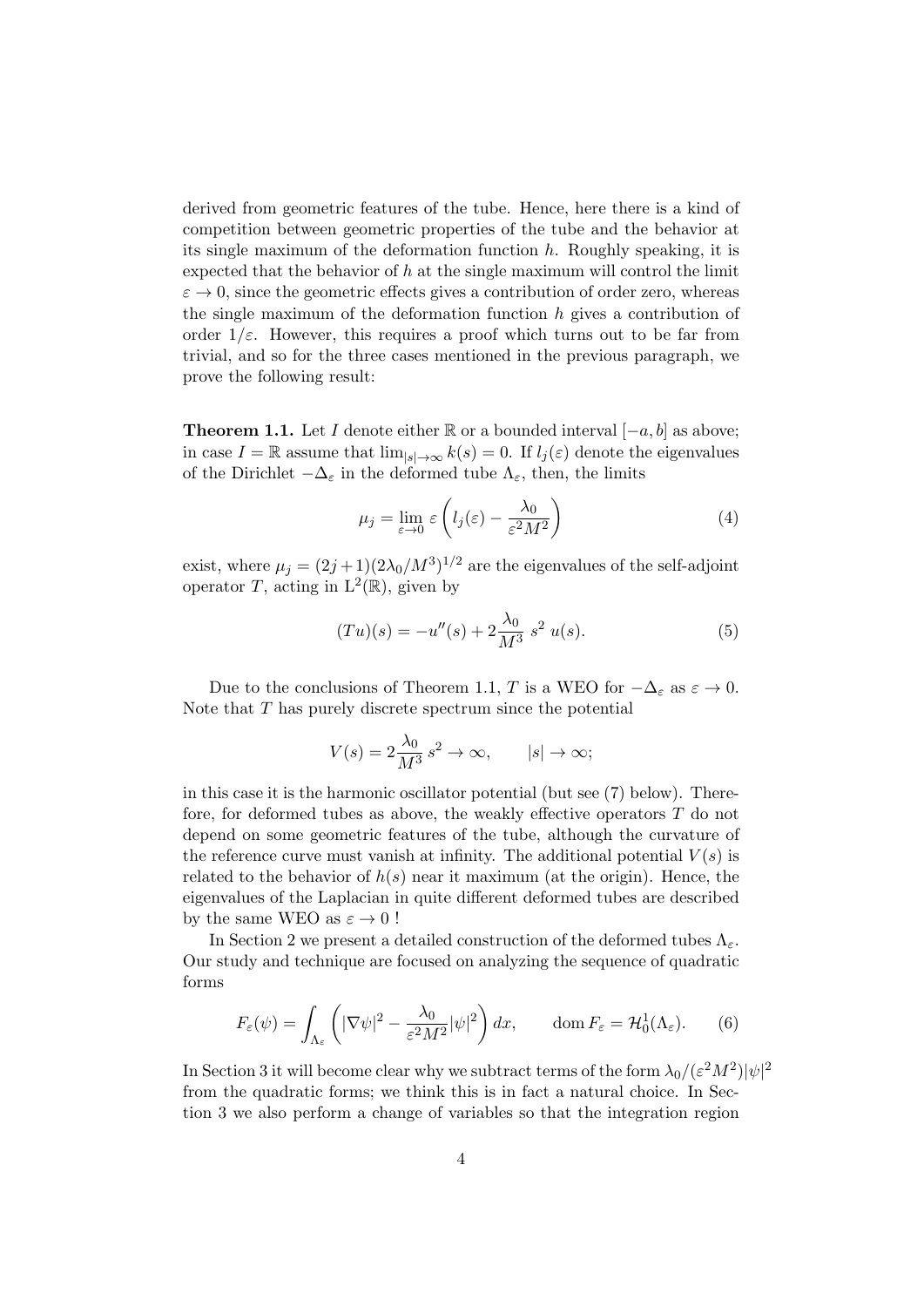and the corresponding domains in (6) remain fixed. In Section 4, we show that our analysis can be restricted to a specific subspace; we will see that this subspace can be identified with the Sobolev space  $\mathcal{H}_0^1(I)$ , and we call this fact a reduction of dimension. Finally, in Sections 5, 6 and 7, we discuss details of the three cases previously mentioned.

We remark that although we rely on [14, 13], the generalization to our setting is not immediate and different techniques are added to those of the original works. Furthermore, as an alternative to (2), all results can be easily adapted to cover more general deformation functions  $h(s)$ , as considered in [14, 13], so that near the unique global maximum at the origin they behave as

$$
h(s) = \begin{cases} M - c_+ s^m + O(s^{m+1}), & \text{if } s > 0 \\ M - c_- |s|^m + O(|s|^{m+1}), & \text{if } s < 0 \end{cases},
$$
 (7)

for some positive numbers  $M, m, c_{\pm}$ . For the sake of simplicity, in Equation (2) we have particularized to  $m = 2$  and  $c_{+} = c_{-} = 1$ .

An interesting problem would be if the maximum of  $h$  would be reached at an interval of values of the parameter s instead of a single point (see [3] for results in this direction in case of bounded domains, as well as [5, 16]); we are currently working on a related problem.

## 2 Geometry of the tubes

Let  $I = [-a, b]$ , with either  $0 < a, b < \infty$  or  $a = b = \infty$ , be an interval of  $\mathbb{R}, r : I \subseteq \mathbb{R} \to \mathbb{R}^3$  a simple  $C^2$  curve in  $\mathbb{R}^3$  parametrized by its arc length parameter s and, as in the previous section,  $k(s)$  is its curvature. The vectors

$$
T(s) = r'(s),
$$
  $N(s) = \frac{1}{k(s)}T'(s),$   $B(s) = T(s) \times N(s),$ 

denote, respectively, the tangent, normal and binormal vectors of the curve. We assume that Frenet equations are satisfied, that is,

$$
\left(\begin{array}{c}T'\\N'\\B'\end{array}\right)=\left(\begin{array}{ccc}0&k&0\\-k&0&\tau\\0&-\tau&0\end{array}\right)\left(\begin{array}{c}T\\N\\B\end{array}\right),\,
$$

where  $\tau(s)$  is the torsion of the curve  $r(s)$ .

Let  $S$  be an open, bounded, simply connected and nonempty subset of  $\mathbb{R}^2$ . The set

$$
\Omega = \left\{ x \in \mathbb{R}^3 : x = r(s) + y_1 N(s) + y_2 B(s), \ s \in I, y = (y_1, y_2) \in S \right\}
$$

is obtained by translating the region  $S$  along the curve  $r$ . At each point  $r(s)$  we allow a rotation of the region S by an angle  $\alpha(s)$  with respect to  $\alpha(0) = 0$ , so that the new region is given by

$$
\Omega^{\alpha} = \left\{ x \in \mathbb{R}^3 : x = r(s) + y_1 N_{\alpha}(s) + y_2 B_{\alpha}(s), \ s \in I, (y_1, y_2) \in S \right\},\
$$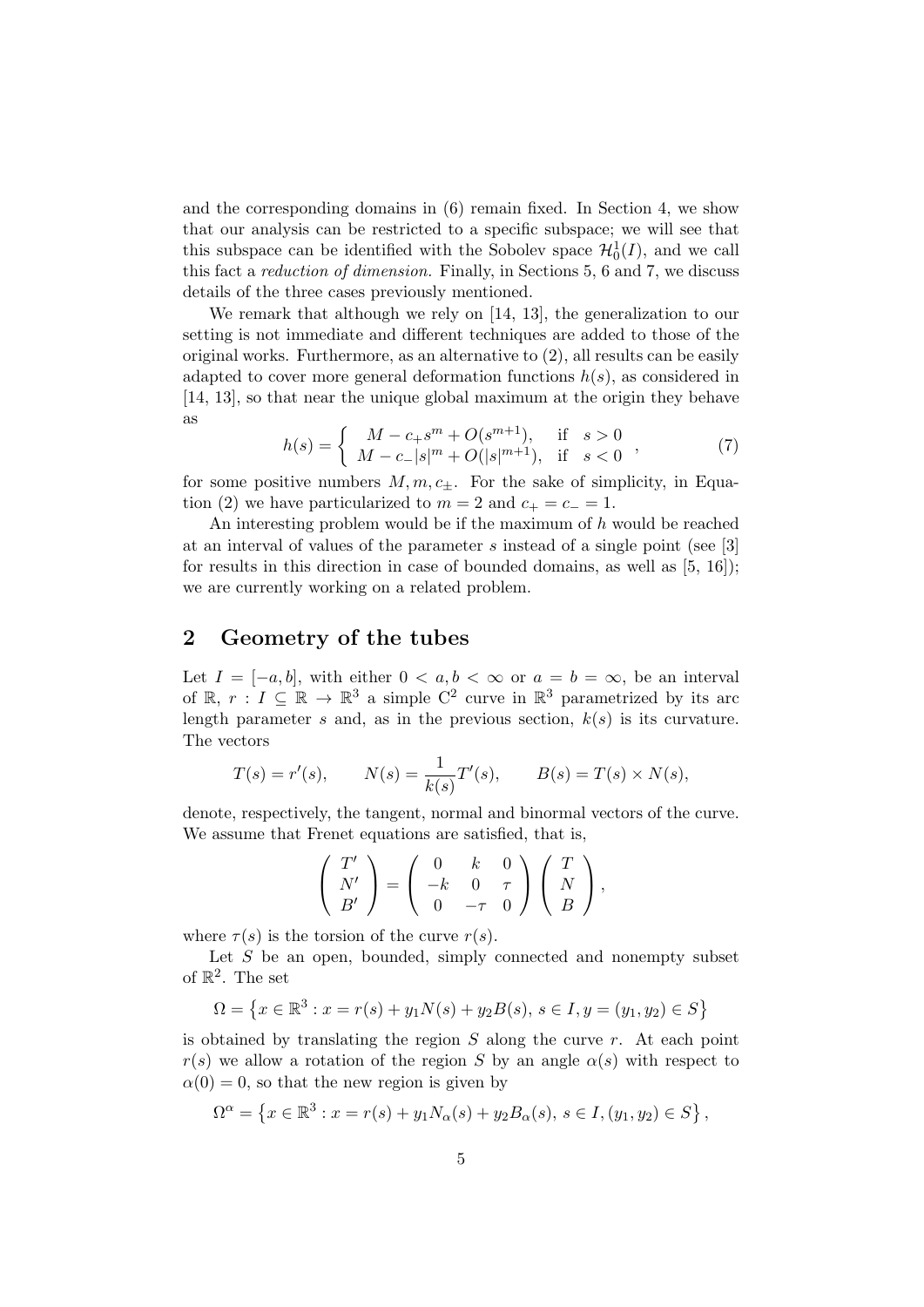where

$$
N_{\alpha}(s) := \cos \alpha(s)N(s) + \sin \alpha(s)B(s),
$$
  
\n
$$
B_{\alpha}(s) := -\sin \alpha(s)N(s) + \cos \alpha(s)B(s).
$$

Next, for each  $0 < \varepsilon < 1$ , we "squeeze" the cross sections of the above region, that is, we consider

$$
\Omega_{\varepsilon}^{\alpha} = \left\{ x \in \mathbb{R}^3 : x = r(s) + \varepsilon y_1 N_{\alpha}(s) + \varepsilon y_2 B_{\alpha}(s), \ s \in I, (y_1, y_2) \in S \right\}.
$$

Note that  $\Omega_{\varepsilon}^{\alpha}$  approaches the curve  $r(s)$  as  $\varepsilon \to 0$ .

Finally, we consider the function  $h(s)$  defined in the Introduction, so that each region  $\Omega_{\varepsilon}^{\alpha}$  is properly deformed, and the result is

$$
\Lambda_{\varepsilon}^{\alpha} := \left\{ x \in \mathbb{R}^3 : x = r(s) + \varepsilon h(s) y_1 N_{\alpha}(s) + \varepsilon y_2 h(s) B_{\alpha}(s), \ s \in I, (y_1, y_2) \in S \right\}.
$$

From now on we will omit the symbol  $\alpha$  in most notations and write  $dx =$  $dsdy_1dy_2$  and  $dy = dy_1dy_2$ .

In this work we study the behavior of a free quantum particle that moves in  $\Lambda_{\varepsilon}$ , and initially with Dirichlet boundary condition at the boundary  $\partial \Lambda_{\varepsilon}$ . Thus, we initially consider the family of quadratic forms

$$
b_{\varepsilon}(\psi) := \int_{\Lambda_{\varepsilon}} |\nabla \psi|^2 dx, \qquad \text{dom}\, b_{\varepsilon} = \mathcal{H}_0^1(\Lambda_{\varepsilon}), \tag{8}
$$

which is associated with the Dirichlet Laplacian operator  $-\Delta_{\varepsilon}$  in  $\Lambda_{\varepsilon}$ . The symbol  $\nabla = (\partial_s, \nabla_y), \nabla_y = (\partial_{y_1}, \partial_{y_2}),$  denotes the gradient in the coordinates  $(s, y_1, y_2)$  in  $\mathbb{R}^3$ .

# 3 Quadratic forms

As usual in this kind of problems, in this section we perform a change of variables so that the integration region in (8), and consequently the domains, become independent of  $\varepsilon > 0$ . Then, for the singular limit  $\varepsilon \to 0$ , customary "regularizations" will be employed.

Consider the mapping

$$
f_{\varepsilon}: \quad I \times S \quad \to \quad \Lambda_{\varepsilon} \n(s, y_1, y_2) \quad \mapsto \quad r(s) + \varepsilon h(s) \left( y_1 N_{\alpha}(s) + y_2 B_{\alpha}(s) \right),
$$

and suppose the boundedness  $||k||_{\infty}, ||\tau||_{\infty}, ||\alpha'||_{\infty} < \infty$ . These conditions are to guarantee that  $f_{\varepsilon}$  will be a diffeomorphism. With this change of variables we work with a fixed region for all  $\varepsilon > 0$ ; more precisely, the domain of the quadratic form (8) turns out to be  $\mathcal{H}_0^1(I \times S)$ . On the other hand, the price to be paid is a nontrivial Riemannian metric  $G = G_{\varepsilon}^{\alpha}$  which is induced by  $f_{\varepsilon}$ , i.e.,

$$
G = (G_{ij}), \qquad G_{ij} = \langle e_i, e_j \rangle = G_{ji}, \qquad 1 \le i, j \le 3,
$$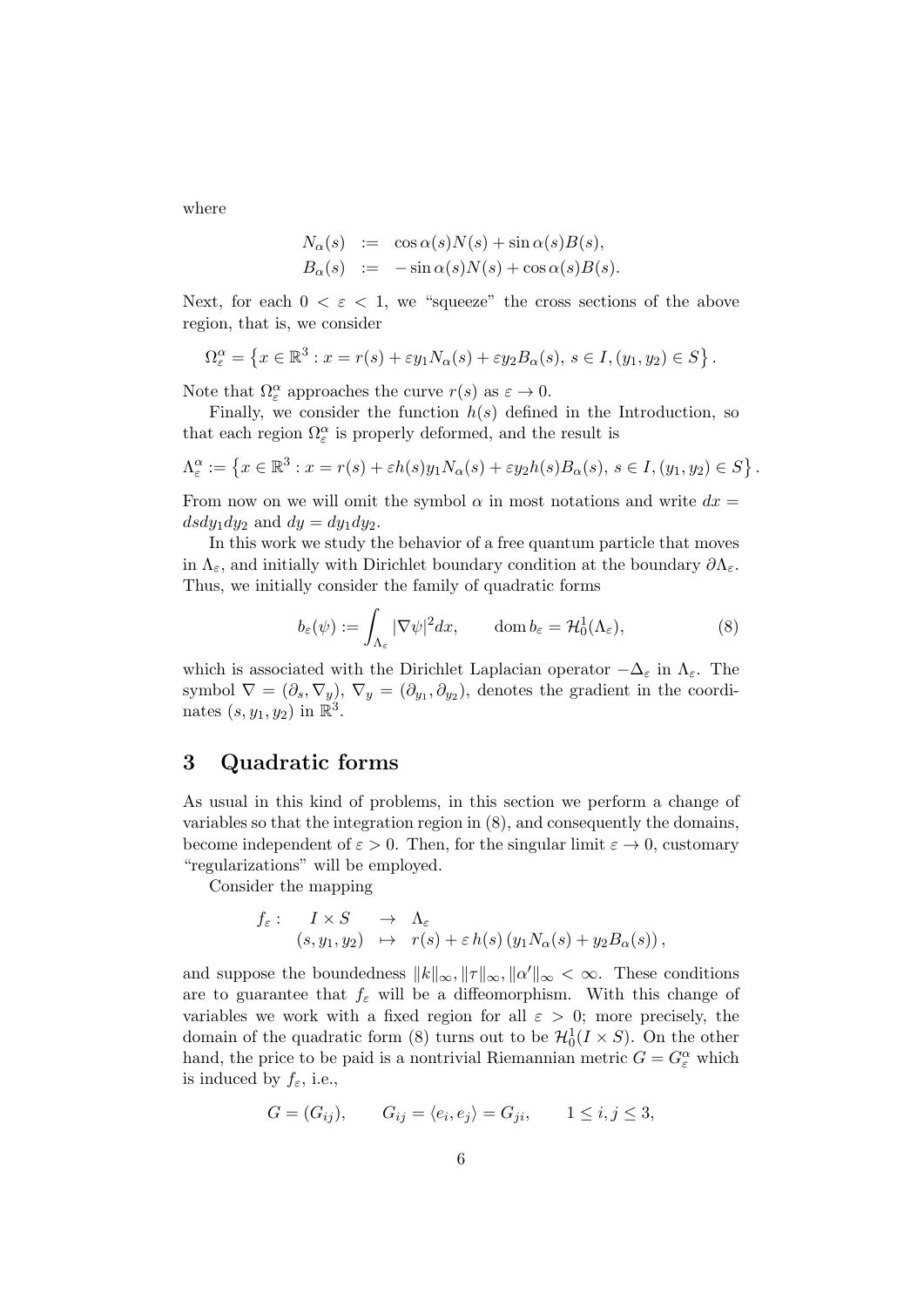where

$$
e_1 = \frac{\partial f_{\varepsilon}}{\partial s}, \qquad e_2 = \frac{\partial f_{\varepsilon}}{\partial y_1}, \qquad e_3 = \frac{\partial f_{\varepsilon}}{\partial y_2}.
$$

Some calculations show that in the Frenet frame

$$
J = \begin{pmatrix} e_1 \\ e_2 \\ e_3 \end{pmatrix}
$$
  
= 
$$
\begin{pmatrix} \beta_{\varepsilon} & -\varepsilon h(\tau + \alpha') \langle z_{\alpha}^{\perp}, y \rangle + \varepsilon h' \langle z_{\alpha}, y \rangle & \varepsilon h(\tau + \alpha') \langle z_{\alpha}, y \rangle + \varepsilon h' \langle z_{\alpha}^{\perp}, y \rangle \\ 0 & \varepsilon h \cos \alpha & \varepsilon h \sin \alpha \\ 0 & -\varepsilon h \sin \alpha & \varepsilon h \cos \alpha \end{pmatrix},
$$

where

$$
\beta_{\varepsilon}(s,y) = 1 - \varepsilon h(s) k(s) \langle z_{\alpha}, y \rangle, \quad z_{\alpha} := (\cos \alpha, -\sin \alpha), \quad z_{\alpha}^{\perp} := (\sin \alpha, \cos \alpha).
$$

The inverse matrix of  $J$  is given by

$$
J^{-1} = \begin{pmatrix} \frac{1}{\beta_{\varepsilon}} & \frac{1}{\beta_{\varepsilon}} \left[ (\tau + \alpha')y_2 - \frac{h'}{h}y_1 \right] & \frac{1}{\beta_{\varepsilon}} \left[ -(\tau + \alpha')y_1 - \frac{h'}{h}y_2 \right] \\ 0 & \frac{\cos \alpha}{\varepsilon h} \\ 0 & \frac{\sin \alpha}{\varepsilon h} \end{pmatrix} .
$$

Note that  $JJ^t = G$  and det  $J = |\det G|^{1/2} = \varepsilon^2 h^2(s) \beta_{\varepsilon}(s, y)$ . Since k and h are bounded functions, for  $\varepsilon$  small enough  $\beta_{\varepsilon}$  does not vanish in  $I \times S$ . Thus,  $\beta_{\varepsilon} > 0$  and  $f_{\varepsilon}$  is a local diffeomorphism. By requiring that  $f_{\varepsilon}$  is injective (that is, the tube is not self-intersecting), a global diffeomorphism is obtained.

Introducing the notation

$$
||\psi||_G^2 := \int_{I \times S} |\psi(s, y)|^2 \varepsilon^2 h^2(s) \beta_{\varepsilon}(s, y) ds dy,
$$

we obtain a sequence of quadratic forms

$$
\tilde{b}_{\varepsilon}(\psi) := \left| \left| J^{-1} \nabla \psi \right| \right|_G, \qquad \text{dom}\,\tilde{b}_{\varepsilon} = \mathcal{H}_0^1(I \times S, G).
$$

More precisely, the above change of coordinates was obtained by a unitary transformation

$$
U_{\varepsilon}: L^2(\Lambda_{\varepsilon}) \rightarrow L^2(I \times S, G)
$$
  

$$
\phi \mapsto \phi \circ f_{\varepsilon}
$$

.

However, we still denote  $U_{\varepsilon}\psi$  by  $\psi$ .

Recall that  $\lambda_0$  is the lowest eigenvalue of the negative Laplacian with Dirichlet boundary conditions in the cross section region S, and  $u_0 \geq 0$  (see Equation (3)) the corresponding eigenfunction of this restricted problem. This eigenfunction  $u_0$  is directly related to transverse oscillations in  $\Lambda_{\varepsilon}$ . Due to this fact, in [4, 8] the authors have remove the diverging energy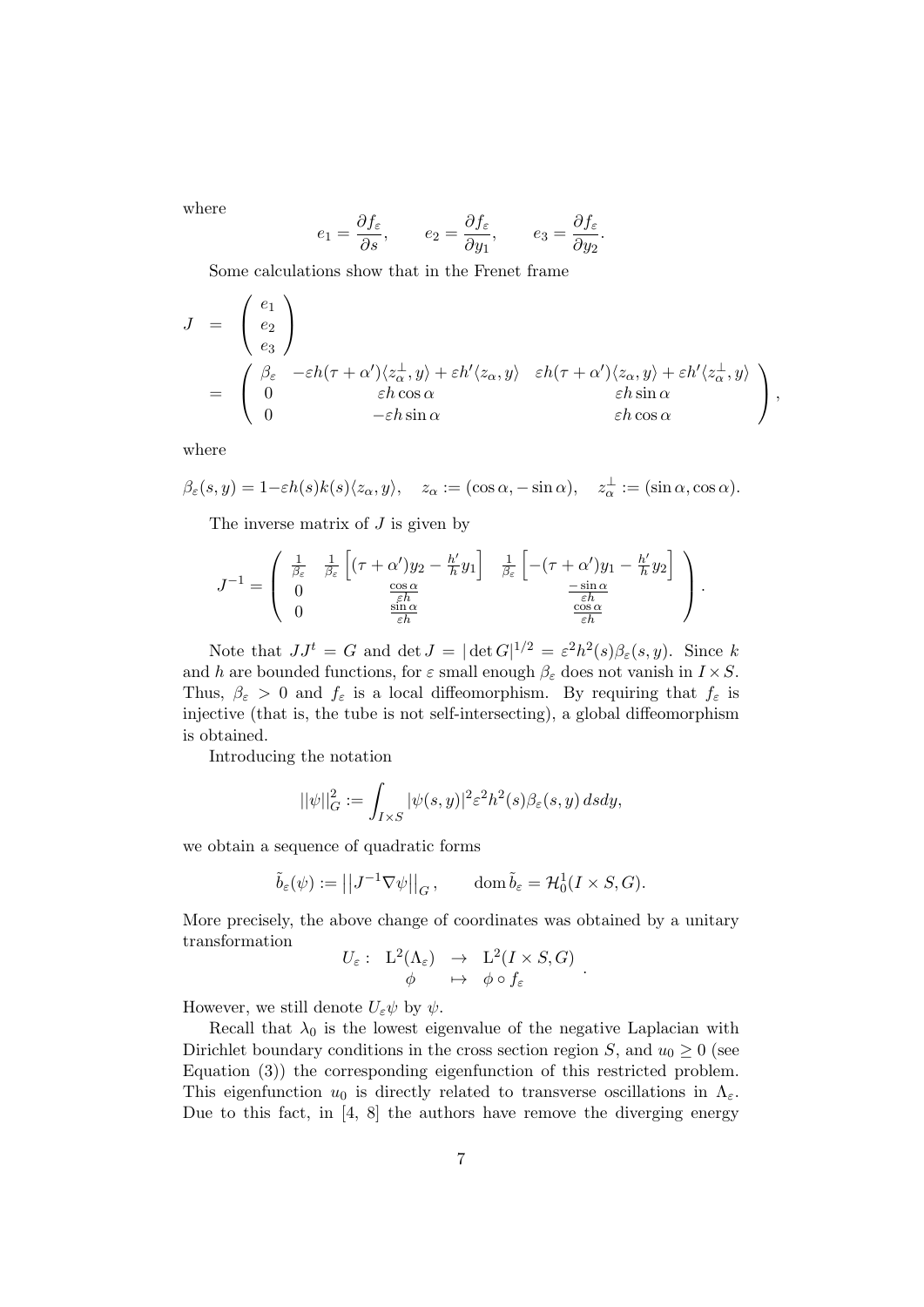$\lambda_0/\varepsilon^2$  from their quadratic forms. In our case, as the boundary of the tubes were multiplied by  $h(s)$ , we subtract the terms of the form  $\lambda_0/(\varepsilon M)^2$ , i.e., since  $0 < h(s) \leq M$ , for all  $s \in I$ , we eliminate the possible "least transverse energy."

Therefore, we turn to the study of the sequence of quadratic forms

$$
\tilde{g}_{\varepsilon}(\psi) := \left( \left| \left| J^{-1} \nabla \psi \right| \right|_G^2 - \frac{\lambda_0}{\varepsilon^2 M^2} \|\psi\|_G^2 + c \|\psi\|_G^2 \right),
$$

where c is a positive constant to be chosen later on. After the norms are written out, we obtain

$$
\tilde{g}_{\varepsilon}(\psi) = \varepsilon^{2} \int_{I \times S} \left( \frac{1}{\beta_{\varepsilon}^{2}(s, y)} \left| \psi' + \nabla_{y} \psi \cdot Ry(\tau + \alpha')(s) - \nabla_{y} \psi \cdot y \frac{h'(s)}{h(s)} \right|^{2} + \frac{|\nabla_{y} \psi|^{2}}{\varepsilon^{2}h(s)^{2}} - \frac{\lambda_{0}}{\varepsilon^{2}M^{2}} |\psi|^{2} + c|\psi|^{2} \right) h(s)^{2} \beta_{\varepsilon}(s, y) ds dy.
$$

Note that dom  $\tilde{g}_{\varepsilon} = \mathcal{H}_0^1(I \times S)$  is a subspace of  $L^2(I \times S, h(s)^2 \beta_{\varepsilon}(s, y))$ . We observe that the factor  $|\nabla_y \psi|^2/(\varepsilon h(s))^2$  is directly related to transverse oscillations of the particle. This term diverges as  $\varepsilon \to 0$ , but we control this fact by subtracting  $\lambda_0/(\varepsilon M)^2 |\psi|^2$  from the quadratic form (a renormalization).

It will be convenient to work in the space  $L^2(I \times S, \beta_{\varepsilon}(s, y));$  so we consider the isometry

$$
\begin{array}{ccc}\nL^2(I \times S, \beta_{\varepsilon}) & \to & L^2(I \times S, h(s)^2 \beta_{\varepsilon}) \\
v & \mapsto & v h^{-1}\n\end{array}
$$

.

This change of variables and the division by the global factor  $\varepsilon^2$  (a common singular factor due to the "change of dimension" as  $\varepsilon \to 0$ ) leads to

$$
\hat{g}_{\varepsilon}(v) := \int_{I\times S} \left(\frac{1}{\beta_{\varepsilon}(s,y)} \left| v'-v\,\frac{h'(s)}{h(s)} + \nabla_y v\cdot Ry(\tau+\alpha')(s) - \nabla_y v\cdot y\,\frac{h'(s)}{h(s)}\right|^2 \n+ \frac{\beta_{\varepsilon}(s,y)}{\varepsilon^2 h(s)^2} |\nabla_y v|^2 - \frac{\beta_{\varepsilon}(s,y)}{\varepsilon^2 M^2} |v|^2 + c\beta_{\varepsilon}(s,y)|v|^2 \right) ds dy,
$$

with dom  $\hat{g}_{\varepsilon} = \mathcal{H}_0^1(I \times S)$ , again as a subspace of  $L^2(I \times S, \beta_{\varepsilon}(s, y))$ . However, this latter space can be identified with  $L^2(I \times S)$ , for all  $\varepsilon > 0$ , since  $\beta_{\varepsilon}(s, y)$ converges uniformly to 1 as  $\varepsilon \to 0$ . Hence we introduce the form

$$
g_{\varepsilon}(v) := \int_{I\times S} \left( \left| v^{\prime} - v \frac{h^{\prime}(s)}{h(s)} + \nabla_{y} v \cdot Ry(\tau + \alpha^{\prime})(s) - \nabla_{y} v \cdot y \frac{h^{\prime}(s)}{h(s)} \right|^{2} + \frac{\beta_{\varepsilon}(s, y)}{\varepsilon^{2}h(s)^{2}} |\nabla_{y} v|^{2} - \frac{\beta_{\varepsilon}(s, y)}{\varepsilon^{2}M^{2}} |v|^{2} + c|v|^{2} \right) ds dy,
$$

with dom  $g_{\varepsilon} = \mathcal{H}_0^1(I \times S)$ .

Let  $\hat{G}_{\varepsilon}$  and  $G_{\varepsilon}$  be the self-adjoint operators associated with the quadratic forms  $\hat{g}_{\varepsilon}$  and  $g_{\varepsilon}$ , respectively.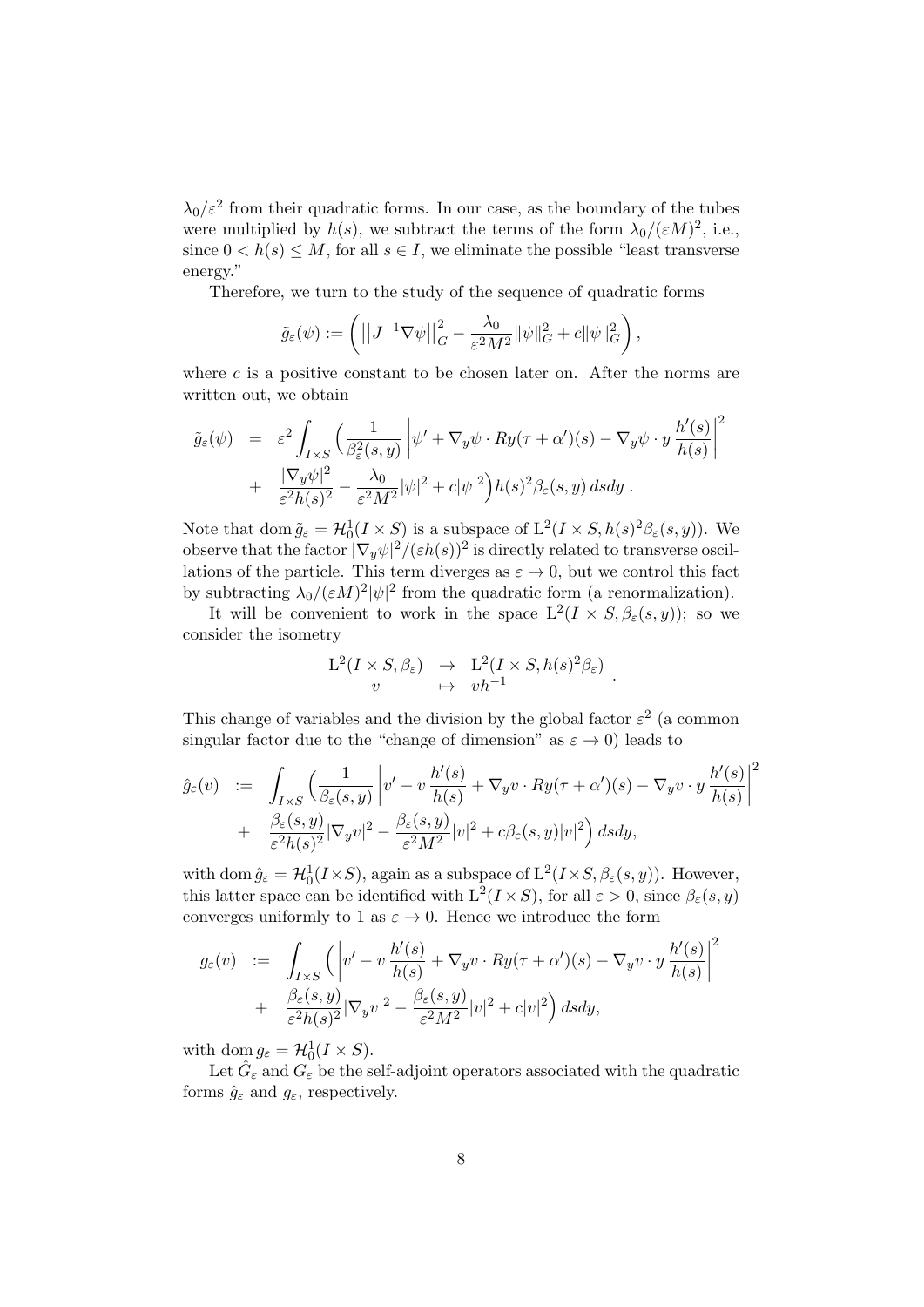**Theorem 3.1.** For  $\varepsilon$  small enough, there exists  $C > 0$  so that

$$
\left\|\hat{G}_{\varepsilon}^{-1} - G_{\varepsilon}^{-1}\right\| \leq C\varepsilon.
$$

This theorem follows basically from the fact that  $\beta_{\varepsilon}(s, y) \to 1$  uniformly as  $\varepsilon \to 0$ . Its proof is presented in the Appendix.

Due to the above changes of variables and Theorem 3.1, we may consider the sequence of quadratic forms  $g_{\varepsilon}$  in what follows.

## 4 Reduction of dimension

Recall that  $u_0(y)$  is the positive and normalized eigenfunction corresponding to the first eigenvalue  $\lambda_0$  of the Laplacian in  $\mathcal{H}_0^1(S)$ . After the orthogonal decomposition  $L^2(\mathbb{R} \times S) = \mathcal{L} \oplus \mathcal{L}^{\perp}$ , for  $\psi \in L^2(\mathbb{R} \times S)$ , we can write

$$
\psi(s, y) = w(s)u_0(y) + \eta(s, y),
$$

with  $w \in L^2(I)$  and  $\eta \in \mathcal{L}^{\perp}$ . We observe that  $\eta \in \mathcal{L}^{\perp}$  implies

$$
\int_{S} u_0(y)\eta(s, y)dy = 0, \quad \text{a.e.}[s].
$$

Note that  $wu_0 \in \mathcal{H}_0^1(I \times S)$  if  $w \in \mathcal{H}_0^1(I)$ . For  $\psi \in \mathcal{H}_0^1(\mathbb{R} \times S)$ , write  $\psi = w u_0 + \eta$  with  $w \in \mathcal{H}_0^1(I)$  and  $\eta \in \mathcal{H}_0^1(\mathbb{R} \times S) \cap \mathcal{L}^{\perp}$ .

First we study the quadratic form  $g_{\varepsilon}$  restricted to the subspace  $\mathcal{H}^1_0(I \times S) \cap \mathcal{L}$ . For  $w \in \mathcal{H}_0^1(I)$ , some calculations show that

$$
g_{\varepsilon}(wu_0) = \int_I \left[ |w'|^2 + \vartheta(s)|w|^2 + \zeta_{\varepsilon}(s,y) \left( \frac{\lambda_0}{\varepsilon^2 h^2(s)} - \frac{\lambda_0}{\varepsilon^2 M^2} \right) |w|^2 + c|w|^2 \right] ds,
$$

where

$$
\vartheta(s) = C_1(S)(\tau(s) + \alpha'(s))^2 + (C_2(S) - 1) \left(\frac{h'(s)}{h(s)}\right)^2 - 2C_3(S)(\tau(s) + \alpha'(s)) \frac{h'(s)}{h(s)}
$$

and

 $\zeta_{\varepsilon}(s, y) = 1 - \varepsilon k(s)h(s)\langle z_{\alpha}(s), F(S)\rangle.$ 

The constants  $C_1(S)$ ,  $C_2(S)$  and  $C_3(S)$  that appear in the definition of  $\vartheta$ depend only on the region  $S$  and are explicitly given by

$$
C_1(S) = \int_S |\langle \nabla_y u_0, Ry \rangle|^2 dy, \qquad C_2(S) = \int_S |\langle \nabla_y u_0, y \rangle|^2 dy,
$$

and

$$
C_3(S) = \int_S \langle \nabla_y u_0, Ry \rangle \langle \nabla_y u_0, y \rangle dy.
$$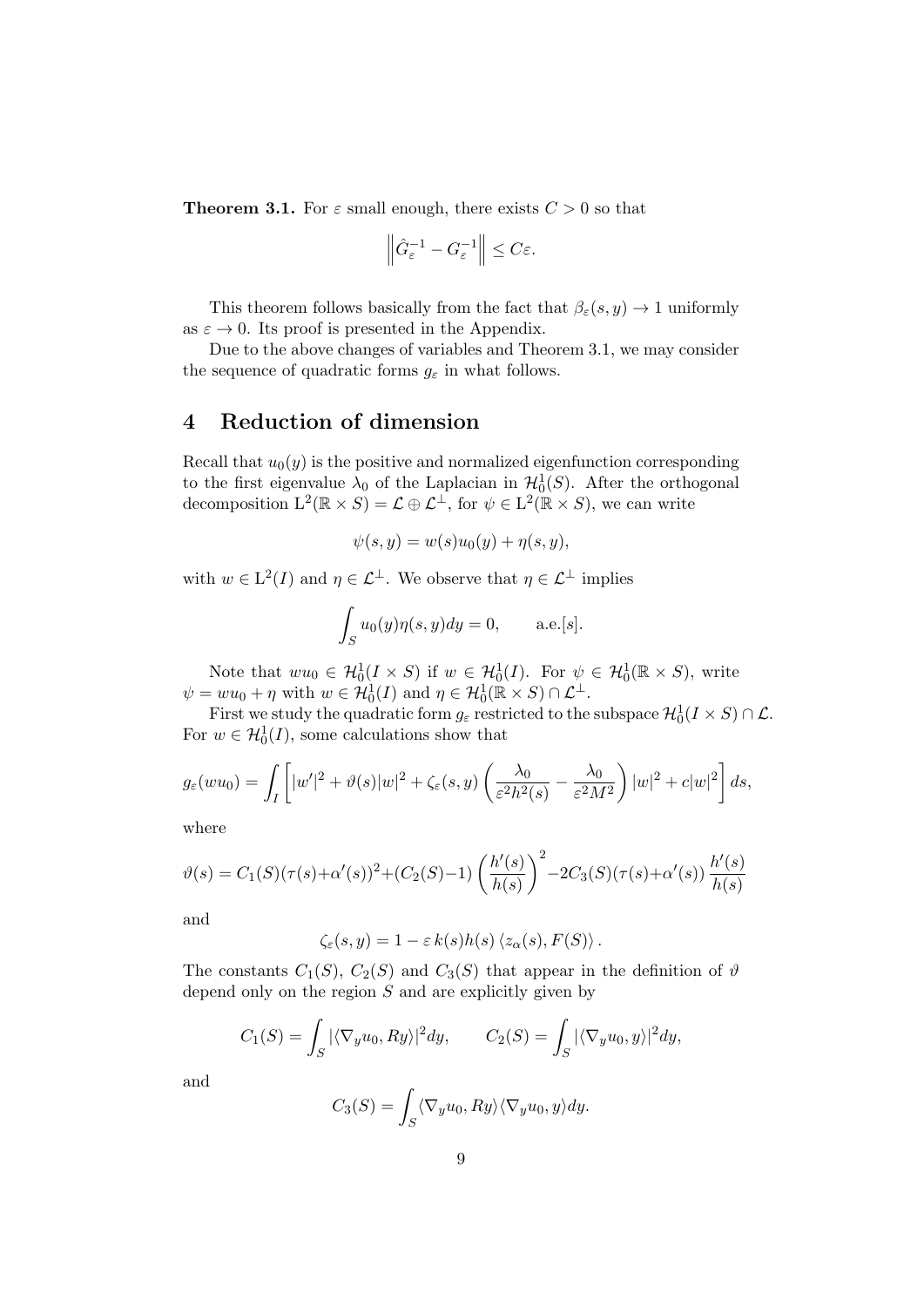The vector  $F(S) = (F_1(S), F_2(S))$  in the definition of  $\zeta_{\varepsilon}$  also depends only on the region  $S$ , and its components are given by

$$
F_1(S) = \int_S y_1 |u_0|^2 dy
$$
 and  $F_2(S) = \int_S y_2 |u_0|^2 dy$ .

Under such restrictions, the quadratic form  $b_{\varepsilon}$  in  $\mathcal{H}_0^1(I)$  can be written in terms of the form  $t_{\varepsilon} = t_{\varepsilon,c}$  given by

$$
t_{\varepsilon}(w) := g_{\varepsilon}(wu_0) = \int_{I} (|w'|^2 + W_{\varepsilon}(s)|w|^2) ds,
$$
\n(9)

with

$$
W_{\varepsilon}(s) := \vartheta(s) + c + \zeta_{\varepsilon}(s, y) \left( \frac{\lambda_0}{\varepsilon^2 h^2(s)} - \frac{\lambda_0}{\varepsilon^2 M^2} \right). \tag{10}
$$

We choose the constant c so that  $c > ||v||_{\infty} + (1/M^2) ||k(s)^2/4||_{\infty}$ .

Since  $k(s)$  and  $h(s)$  are bounded functions, there exist  $\varepsilon_1 > 0$  and  $\delta > 0$ so that, for all  $s \in I$ ,

$$
1 - \varepsilon k(s)h(s)\langle z_{\alpha}(s), F(S)\rangle > \delta \quad \text{and} \quad 1 - \varepsilon k(s)h(s)\langle z_{\alpha}(s), y\rangle > \delta,
$$

for all  $\varepsilon < \varepsilon_1$ . In what follows, we tacitly assume that  $\varepsilon < \varepsilon_1$ .

The self-adjoint operator associated with  $t_{\varepsilon}$  in  $L^2(I)$  is

$$
(T_{\varepsilon,c}w)(s) := -w''(s) + W_{\varepsilon}(s)w(s), \qquad \text{dom}\, T_{\varepsilon,c} = \mathcal{H}^2(I) \cap \mathcal{H}_0^1(I).
$$

From now on we denote by  $-\Delta_{\varepsilon,c}$  the operator  $-\Delta_{\varepsilon} + c\mathbf{1}$  and write  $T_{\varepsilon} =$  $T_{\varepsilon,c} - c\mathbf{1}$ . Next we discuss how the resolvent operator  $(-\Delta_{\varepsilon,c} - \lambda_0/\varepsilon^2 M^2 \mathbf{1})^{-1}$ can be approximated by  $T_{\varepsilon,c}^{-1} \oplus 0$ , where 0 is the null operator on the subspace  $\mathcal{L}^{\perp}$ . Such result gives a quantitative indication of how  $-\Delta_{\varepsilon}$  is approximated by  $T_{\varepsilon}$ .

**Lemma 4.1.** Suppose that  $I$  is a bounded interval. Then, there exists  $C_6 > 0$  so that

$$
t_{\varepsilon}(w) \ge C_6^{-1} \varepsilon^{-1} \int_I |w|^2 ds, \qquad \forall w \in \mathcal{H}_0^1(I), \ 0 < \varepsilon < \varepsilon_1.
$$

By noting that

$$
\frac{\varepsilon^2 W_{\varepsilon}(s)}{s^2} \ge \frac{\lambda_0}{s^2} \delta \left( \frac{1}{h(s)^2} - \frac{1}{M^2} \right),\,
$$

the proof of Lemma 4.1 is similar to the proof of Lemma 2.1 in [14], and it will not be reproduced here.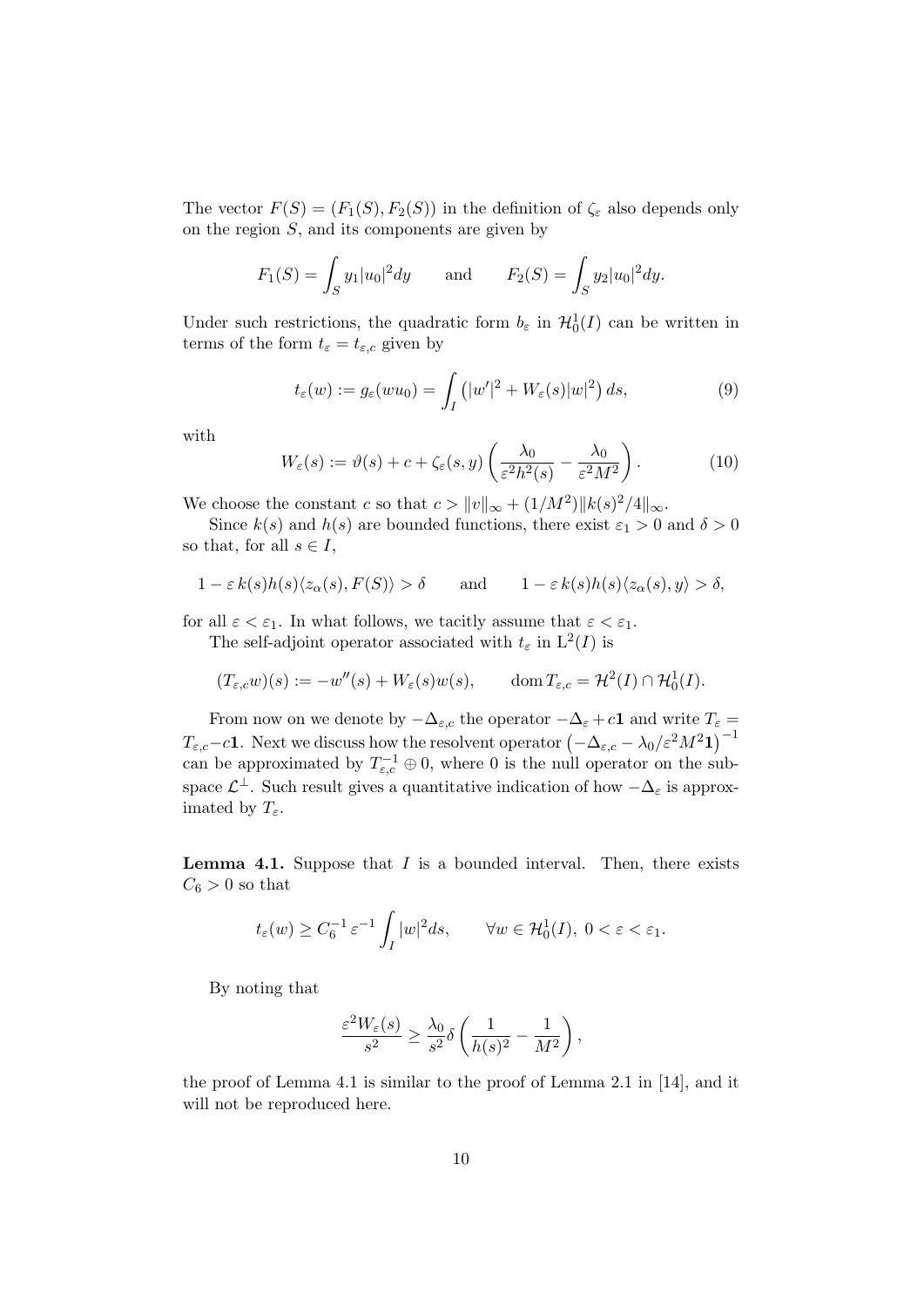By following [4], for each  $\xi \in \mathbb{R}^2$ , we consider the following perturbed problem

$$
-\mathrm{div}[(1-(\xi\cdot y))\nabla_y u]=\lambda(1-(\xi\cdot y))u, \qquad u\in\mathcal{H}_0^1(S).
$$

By taking  $\xi = \varepsilon h(s)k(s)z_\alpha$ , for  $\varepsilon$  small enough, the perturbed operator is positive and with compact resolvent. Denote by  $\lambda(\xi) > 0$  its first eigenvalue, i.e.,

$$
\lambda(\xi) = \inf_{\{u \in \mathcal{H}_0^1(S) : u \neq 0\}} \frac{\int_S (1 - (\xi \cdot y)) |\nabla_y u|^2 dy}{\int_S (1 - (\xi \cdot y)) |u|^2 dy}.
$$

Thus, for  $v \in \mathcal{H}_0^1(\mathbb{R} \times S)$ ,

$$
\frac{1}{\varepsilon^2} \int_S \beta_\varepsilon(s, y) (|\nabla_y v|^2 - \lambda_0 |v|^2) dy \ge \gamma_\varepsilon(s) \int_S \beta_\varepsilon(s, y) |v|^2 dy \qquad \text{a.e.}[s], \tag{11}
$$

where

$$
\gamma_{\varepsilon}(s) := \frac{\lambda(\varepsilon h(s)k(s)z_{\alpha}(s)) - \lambda_0}{\varepsilon^2}.
$$

Using the fact that  $h(s)$  and  $k(s)$  are bounded functions, it is possible to prove that  $\gamma_{\varepsilon}(s)$  converges uniformly as  $\varepsilon \to 0$  to a bounded function (see Proposition 4.1 in [4]). This will be used in the proof of Lemma 4.2.

**Lemma 4.2.** Let I denote either R or a bounded interval. Then, for  $\eta \in$  $\mathcal{H}_0^1(I \times S) \cap \mathcal{L}^\perp$ , there exists  $C_7 \in \mathbb{R}$  so that, for  $\varepsilon$  small enough,

$$
g_{\varepsilon}(\eta) \ge \frac{C_7}{\varepsilon^2 M^2} \|\eta\|^2.
$$

**Proof:** Let  $\lambda_1$  be the second eigenvalue of the Laplacian in  $\mathcal{H}_0^1(S)$ , and pick  $\eta \in \mathcal{H}_0^1(\mathbb{R} \times S) \cap \mathcal{L}^\perp$ .

Since  $h(s) \leq M$ , for all  $s \in I$ , we have

$$
\int_{S} \beta_{\varepsilon}(s,y) \left( \frac{|\nabla_y \eta|^2}{\varepsilon^2 h(s)^2} - \lambda_1 \frac{|\eta|^2}{\varepsilon^2 M^2} \right) dy \ge \int_{S} \beta_{\varepsilon}(s,y) \left( \frac{|\nabla_y \eta|^2}{\varepsilon^2 M^2} - \lambda_1 \frac{|\eta|^2}{\varepsilon^2 M^2} \right) dy.
$$

By (11), it follows that

$$
\int_{S} \beta_{\varepsilon}(s,y) \left( \frac{|\nabla_y \eta|^2}{\varepsilon^2 M^2} - \lambda_1 \frac{|\eta|^2}{\varepsilon^2 M^2} \right) dy \ge \frac{\gamma_{\varepsilon}(s)}{M^2} \int_{S} \beta_{\varepsilon}(s,y) |\eta|^2 dy.
$$

Since  $\gamma_{\varepsilon}(s)$  converges uniformly as  $\varepsilon \to 0$ , there exists  $C_8 \in \mathbb{R}$  so that, for  $\varepsilon$  small enough,

$$
\frac{\gamma_{\varepsilon}(s)}{M^2} \ge C_8, \qquad \forall s \in I.
$$

Thus,

$$
\frac{\gamma_{\varepsilon}(s)}{M^2} \int_{S} \beta_{\varepsilon}(s, y) |\eta|^2 dy \geq C_8 \int_{S} \beta_{\varepsilon}(s, y) |\eta|^2 dy,
$$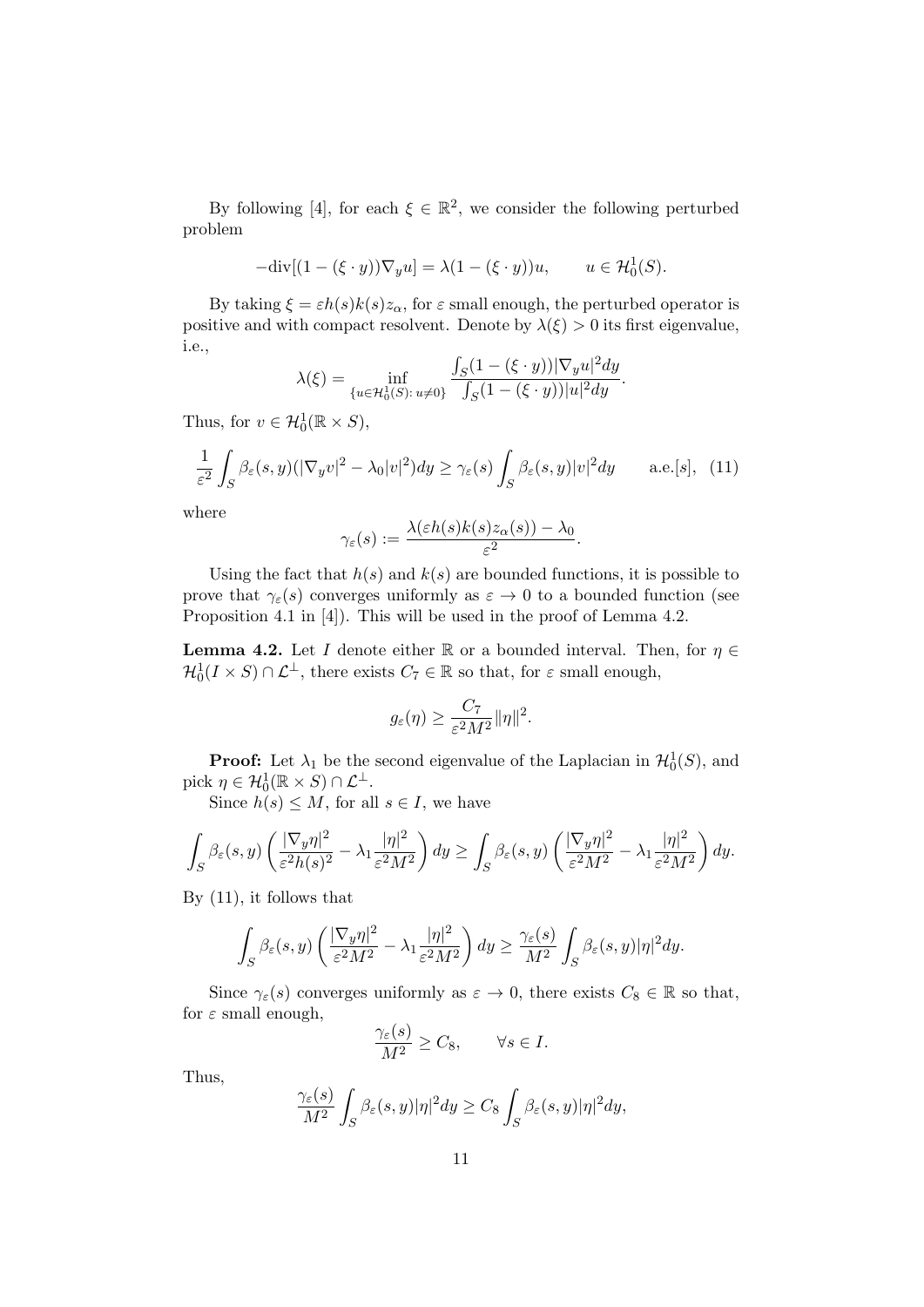and so

$$
\int_{I\times S} \beta_{\varepsilon}(s,y) \left(\frac{|\nabla_y \eta|^2}{\varepsilon^2 h(s)^2} - \lambda_1 \frac{|\eta|^2}{\varepsilon^2 M^2}\right) dyds \geq C_8 \int_{I\times S} \beta_{\varepsilon}(s,y) |\eta|^2 dyds.
$$

Adding and subtracting the term  $\frac{\lambda_0}{\varepsilon^2 M^2} \int_{I \times S} \beta_{\varepsilon}(s, y) |\eta|^2 dy ds$  on the left hand side of the above inequality, we obtain

$$
\int_{I\times S} \beta_{\varepsilon}(s,y) \quad \left(\frac{|\nabla_y \eta|^2}{\varepsilon^2 h(s)^2} - \lambda_0 \frac{|\eta|^2}{\varepsilon^2 M^2}\right) dyds
$$
\n
$$
\geq C_8 \int_{I\times S} \beta_{\varepsilon}(s,y) |\eta|^2 dy + \frac{(\lambda_1 - \lambda_0)}{\varepsilon^2 M^2} \int_{I\times S} \beta_{\varepsilon}(s,y) |\eta|^2 dyds.
$$

Now, for  $\varepsilon$  small enough, there exists  $C_9$  so that

$$
g_{\varepsilon}(\eta) \geq \int_{I\times S} \beta_{\varepsilon}(s,y) \left(\frac{|\nabla_y \eta|^2}{\varepsilon^2 h(s)^2} - \lambda_0 \frac{|\eta|^2}{\varepsilon^2 M^2}\right) dyds + c \int_{I\times S} |\eta|^2 dyds
$$
  
\n
$$
\geq C_8 \delta \int_{I\times S} |\eta|^2 dyds + \frac{(\lambda_1 - \lambda_0)}{\varepsilon^2 M^2} \int_{I\times S} \beta_{\varepsilon}(s,y) |\eta|^2 dyds + c \int_{I\times S} |\eta|^2 dyds
$$
  
\n
$$
\geq \frac{C_9}{\varepsilon^2 M^2} \int_{I\times S} \beta_{\varepsilon}(s,y) |\eta|^2 dyds
$$
  
\n
$$
\geq \frac{C_9}{\varepsilon^2 M^2} \delta \int_{I\times S} |\eta|^2 dyds.
$$

Finally, it is enough to take  $C_7 = C_9 \delta$  to complete the proof of the lemma. П

Now we are ready to state and prove the main result of this section; it will rest on results presented in Section 3 of [13], combined with the previous lemmas.

**Theorem 4.3.** Let  $I$  denote either  $\mathbb R$  or a bounded interval. Then there exists  $C_{10} > 0$  so that, for  $\varepsilon$  small enough,

$$
\left\| \left( -\Delta_{\varepsilon,c} - \frac{\lambda_0}{\varepsilon^2 M^2} \mathbf{1} \right)^{-1} - \left( T_{\varepsilon,c}^{-1} \oplus 0 \right) \right\| \leq C_{10} \, \varepsilon^{3/2},
$$

where 0 denotes the null operator on the subspace  $\mathcal{L}^{\perp}$ .

**Proof:** For  $\psi \in \mathcal{H}_0^1(\mathbb{R} \times S)$  write

$$
\psi(s,y) = w(s)u_0(y) + \eta(s,y),
$$

with  $w \in \mathcal{H}_0^1(I)$  and  $\eta \in \mathcal{H}_0^1(\mathbb{R} \times S) \cap \mathcal{L}^{\perp}$ . Thus, the quadratic form  $g_{\varepsilon}(\psi)$ can be rewritten as

$$
g_{\varepsilon}(\psi) = t_{\varepsilon}(w) + g_{\varepsilon}(\eta) + 2m_{\varepsilon}(wu_0, \eta),
$$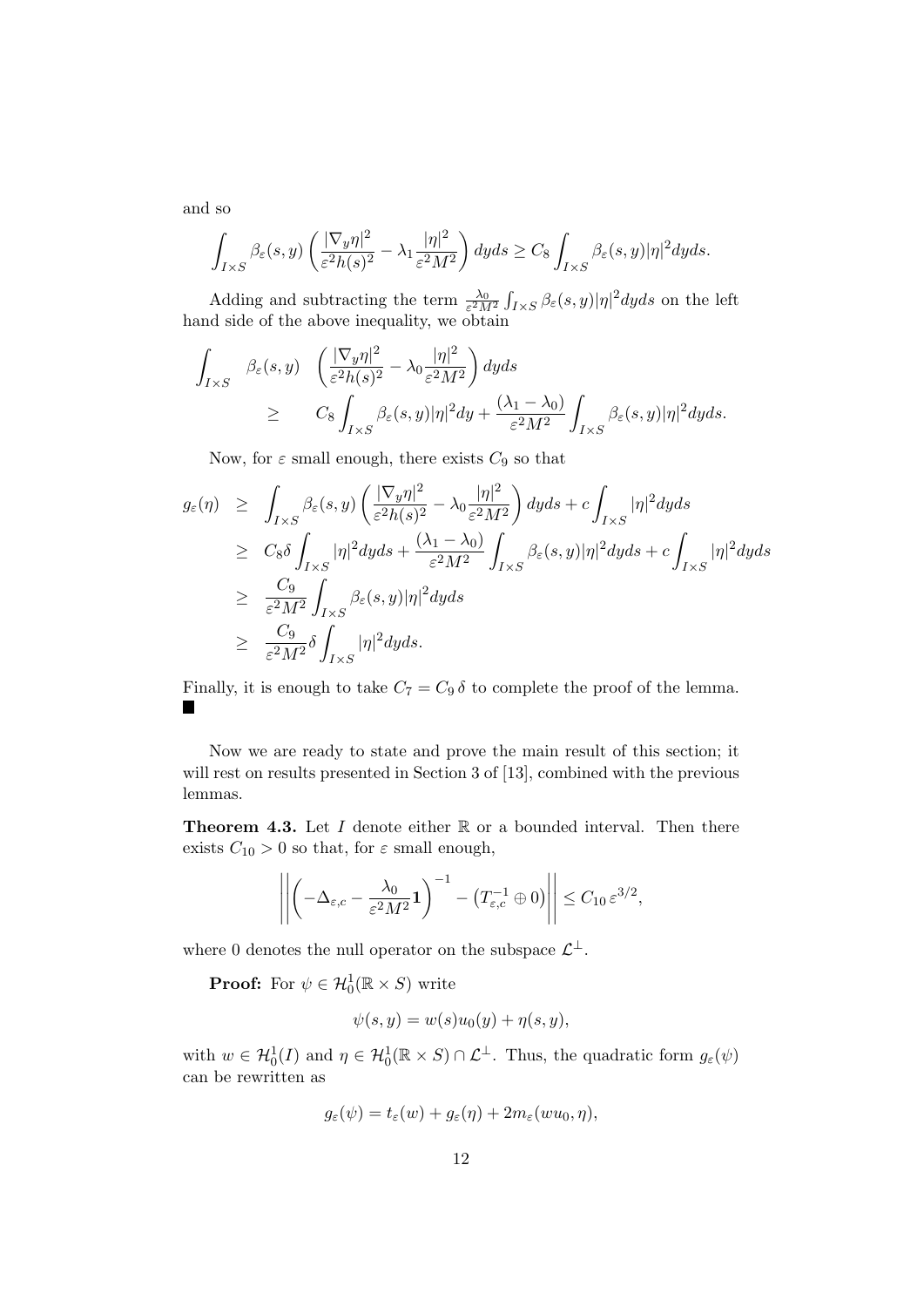where  $t_{\varepsilon}(w) = g_{\varepsilon}(wu_0)$  (see (9)) and

$$
m_{\varepsilon}(wu_0, \eta) = \int_{I \times S} dy ds \left[ \left( w'u_0 - wu_0 \frac{h'}{h} + w\nabla_y u_0 \cdot Ry(\tau + \alpha') - w\nabla_y u_0 \cdot y \frac{h'}{h} \right) \times \left( \eta' - \eta \frac{h'}{h} + \nabla_y \eta \cdot Ry(\tau + \alpha') - \nabla_y \eta \cdot y \frac{h'}{h} \right) \right] - \int_{I \times S} dy ds \ k(s)h(s) \langle z_{\alpha}, y \rangle w \left( \frac{\nabla_y u_0 \nabla_y \eta}{\varepsilon h^2} - \lambda_0 \frac{u_0 \eta}{\varepsilon M^2} \right).
$$

We are going to show that  $t_{\varepsilon}(w)$ ,  $g_{\varepsilon}(\eta)$  and  $m_{\varepsilon}(wu_0, \eta)$  satisfy the conditions  $(3.2)$ ,  $(3.3)$ ,  $(3.4)$  and  $(3.5)$  in Section 3 of [13], and so the theorem will follow. Conditions  $(3.2)$ ,  $(3.3)$  and  $(3.4)$  are obtained by applying Lemmas 4.1 and 4.2 above. We need only to verify condition (3.5), i.e., that there exists a function  $q(\varepsilon)$  so that for each  $\psi \in \mathcal{H}_0^1(I \times S)$ 

$$
|m_{\varepsilon}(wu_0, \eta)|^2 \le q(\varepsilon)^2 t_{\varepsilon}(w) g_{\varepsilon}(\eta), \qquad q(\varepsilon) \to 0 \qquad (\varepsilon \to 0). \tag{12}
$$

We write

 $m_{\varepsilon}(wu_0, \eta) = m_{\varepsilon}^1(wu_0, \eta) - m_{\varepsilon}^2(wu_0, \eta) + m_{\varepsilon}^3(wu_0, \eta) - m_{\varepsilon}^4(wu_0, \eta) - m_{\varepsilon}^5(wu_0, \eta),$ where

$$
m_{\varepsilon}^{1}(wu_{0},\eta) := \int_{\mathbb{R}\times S} w'u_{0}\left(\eta'-\eta\frac{h'}{h}+\nabla_{y}\eta\cdot Ry(\tau+\alpha')-\nabla_{y}\eta\cdot y\frac{h'}{h}\right) ds dy ,
$$
  
\n
$$
m_{\varepsilon}^{2}(wu_{0},\eta) := \int_{\mathbb{R}\times S} wu_{0}\frac{h'}{h}\left(\eta'-\eta\frac{h'}{h}+\nabla_{y}\eta\cdot Ry(\tau+\alpha')-\nabla_{y}\eta\cdot y\frac{h'}{h}\right) ds dy ,
$$
  
\n
$$
m_{\varepsilon}^{3}(wu_{0},\eta) := \int_{\mathbb{R}\times S} w\nabla_{y}u_{0}\cdot Ry(\tau+\alpha')\left(\eta'-\eta\frac{h'}{h}+\nabla_{y}\eta\cdot Ry(\tau+\alpha')-\nabla_{y}\eta\cdot y\frac{h'}{h}\right) dy ds ,
$$
  
\n
$$
m_{\varepsilon}^{4}(wu_{0},\eta) := \int_{\mathbb{R}\times S} w\nabla_{y}u_{0}\cdot y\frac{h'}{h}\left(\eta'-\eta\frac{h'}{h}+\nabla_{y}\eta\cdot Ry(\tau+\alpha')-\nabla_{y}\eta\cdot y\frac{h'}{h}\right) ds dy ,
$$
  
\n
$$
m_{\varepsilon}^{5}(wu_{0},\eta) := \int_{I\times S} \frac{k(s)h(s)\langle z_{\alpha},y\rangle}{\varepsilon} w\left(\frac{\nabla_{y}u_{0}\nabla_{y}\eta}{h^{2}}-\lambda_{0}\frac{u_{0}\eta}{M^{2}}\right) dy ds.
$$

Now we are going to estimate each of the above terms. Let

$$
H_1 := \left\| \frac{h'}{h} \right\|_{\infty}, \qquad H_2 := \left\| \tau + \alpha' \right\|_{\infty},
$$

and recall that

$$
C_1(S) = \int_S |\langle \nabla_y u_0, Ry \rangle|^2 dy \quad \text{and} \quad C_2(S) = \int_S |\langle \nabla_y u_0, y \rangle|^2 dy.
$$

By Green identities and some calculations, we get

$$
\int_{S} u_0 \langle \nabla_y \eta, Ry \rangle dy = - \int_{S} \langle \nabla_y u_0, Ry \rangle \eta dy,
$$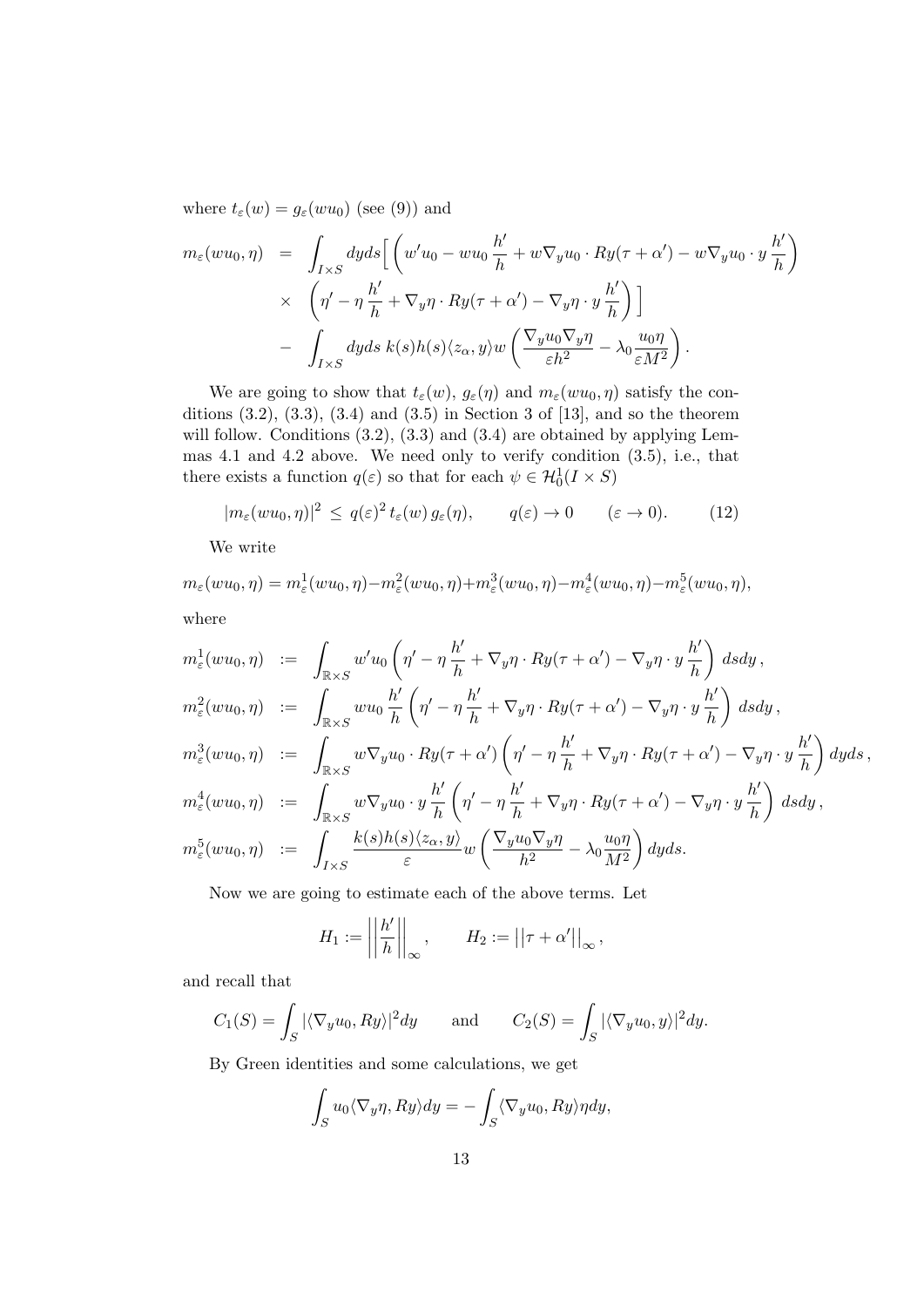$$
\int_{S} u_0 \langle \nabla_y \eta, y \rangle dy = - \int_{S} \langle \nabla_y u_0, y \rangle \eta dy.
$$

Hence:

• 
$$
|m_{\varepsilon}^{1}(wu_{0}, \eta)| \leq H_{2}^{1/2}C_{1}(S) \left( \int_{I} |w'|^{2} ds \right)^{1/2} \left( \int_{I \times S} |\eta|^{2} dy ds \right)^{1/2} + H_{1}^{1/2}C_{2}(S) \left( \int_{I} |w'|^{2} ds \right)^{1/2} \left( \int_{I \times S} |\eta|^{2} dy ds \right)^{1/2} \leq C_{11} \varepsilon t_{\varepsilon}(w)^{1/2} g_{\varepsilon}(\eta)^{1/2};
$$

$$
\bullet \quad |m_{\varepsilon}^{2}(wu_{0},\eta)| \leq \quad \left(\int_{I\times S}|w|^{2}|u_{0}|^{2}\left(\frac{h'}{h}\right)^{2}dyds\right)^{1/2}g_{\varepsilon}(\eta)^{1/2} \n\leq H_{1}\left(\int_{I}|w|^{2}ds\right)^{1/2}g_{\varepsilon}(\eta)^{1/2} \n\leq \quad \frac{H_{1}}{C_{6}^{1/2}}\,\varepsilon^{1/2}t_{\varepsilon}(w)^{1/2}g_{\varepsilon}(\eta)^{1/2};
$$

• 
$$
|m_{\varepsilon}^{3}(wu_{0}, \eta)| \leq \left(\int_{I\times S} |w|^{2} |\langle \nabla_{y} u_{0}, Ry \rangle|^{2} (\tau + \alpha')^{2} dy ds\right)^{1/2} g_{\varepsilon}(\eta)^{1/2}
$$
  
\n
$$
= \left(\int_{I} |w|^{2} C_{1}(S)(\tau + \alpha')^{2} ds\right)^{1/2} g_{\varepsilon}(\eta)^{1/2}
$$
  
\n
$$
\leq C_{1}(S)^{1/2} H_{2} \left(\int_{I} |w|^{2} ds\right)^{1/2} g_{\varepsilon}(\eta)^{1/2}
$$
  
\n
$$
\leq C_{1}(S)^{1/2} \frac{H_{2}}{C_{6}^{1/2}} \varepsilon^{1/2} t_{\varepsilon}(w)^{1/2} g_{\varepsilon}(\eta)^{1/2};
$$

• 
$$
|m_{\varepsilon}^{4}(wu_{0}, \eta)| \leq \left(\int_{I\times S} |w|^{2} |\langle \nabla_{y} u_{0}, y \rangle|^{2} \left(\frac{h'}{h}\right)^{2} dy ds\right)^{1/2} g_{\varepsilon}(\eta)^{1/2}
$$
  
\n
$$
= \left(\int_{I} |w|^{2} C_{2}(S) \left(\frac{h'}{h}\right)^{2} ds\right)^{1/2} g_{\varepsilon}(\eta)^{1/2}
$$
  
\n
$$
\leq C_{2}(S)^{1/2} H_{1} \left(\int_{I} |w|^{2} ds\right)^{1/2} g_{\varepsilon}(\eta)^{1/2}
$$
  
\n
$$
\leq C_{2}(S)^{1/2} \frac{H_{1}}{C_{6}^{1/2}} \varepsilon^{1/2} t_{\varepsilon}(w)^{1/2} g_{\varepsilon}(\eta)^{1/2}.
$$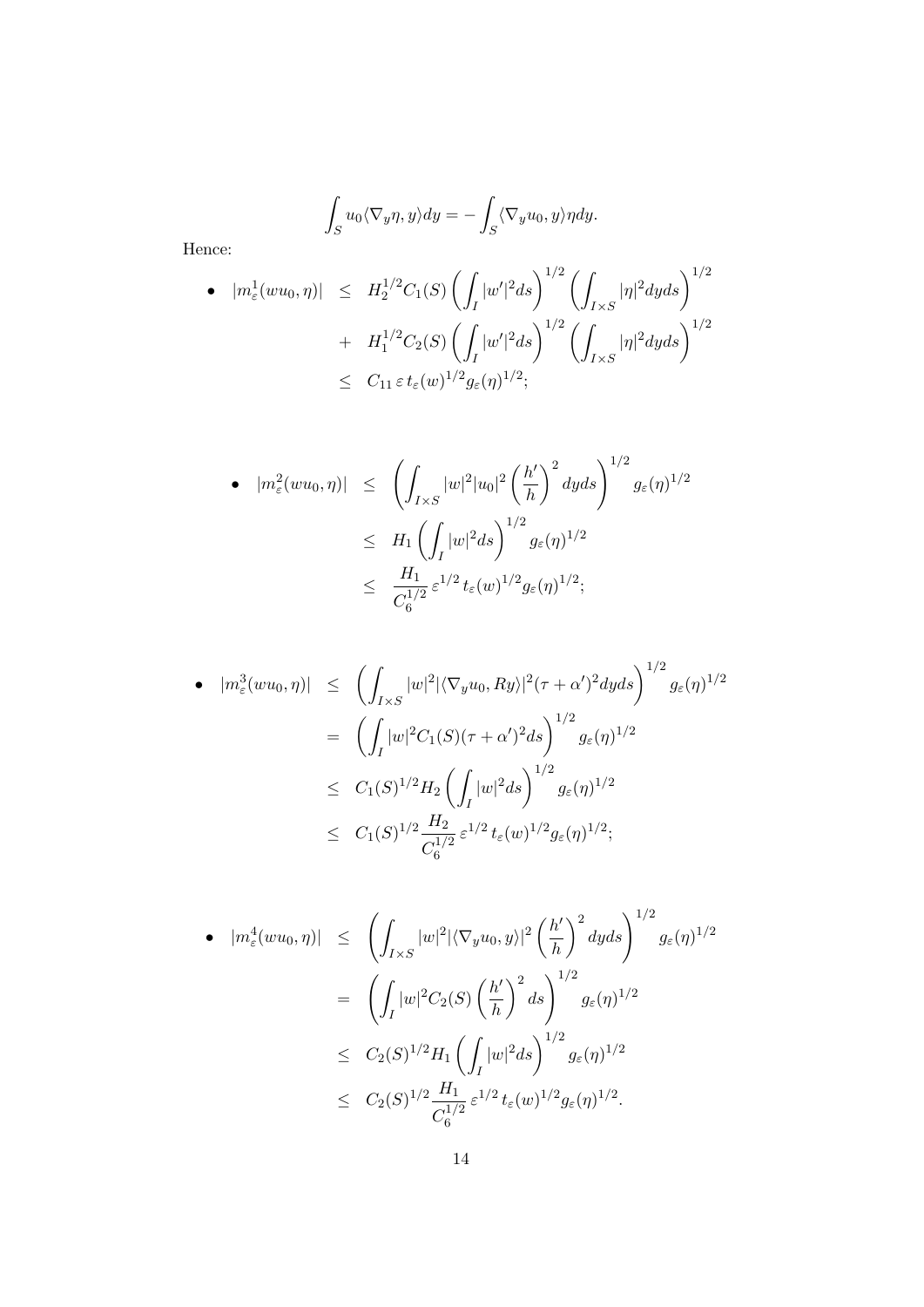Additional calculations show that

$$
\int_{S} y_1 \langle \nabla_y u_0, \nabla_y \eta \rangle = -\int_{S} f_1(y) \eta dy ds,
$$

$$
\int_{S} y_2 \langle \nabla_y u_0 \nabla_y \eta \rangle = -\int_{S} f_2(y) \eta dy ds,
$$

where

$$
f_1(y) := \left(\frac{\partial u_0}{\partial y_1} + y_1 \frac{\partial^2 u_0}{\partial y_1^2} + y_1 \frac{\partial^2 u_0}{\partial y_2^2}\right),
$$
  

$$
f_2(y) := \left(\frac{\partial u_0}{\partial y_2} + y_2 \frac{\partial^2 u_0}{\partial y_2^2} + y_2 \frac{\partial^2 u_0}{\partial y_1^2}\right).
$$

Thus, there exist  $C_{12}$  and  $C_{13}$  so that

$$
|m_{\varepsilon}^{5}(wu_{0},\eta)| \leq \left| \int_{I\times S} k(s)\cos \alpha(s)y_{1}w \frac{\nabla_{y}u_{0}\nabla_{y}\eta}{\varepsilon h}dyds \right|
$$
  
+ 
$$
\left| \int_{I\times S} k(s)h(s)\cos \alpha(s)y_{1}\lambda_{0}w \frac{u_{0}\eta}{\varepsilon M^{2}}dyds \right|
$$
  
+ 
$$
\left| \int_{I\times S} k(s)\sin \alpha(s)y_{2}w \frac{\nabla_{y}u_{0}\nabla_{y}\eta}{\varepsilon h}dyds \right|
$$
  
+ 
$$
\left| \int_{I\times S} k(s)h(s)\sin \alpha(s)y_{2}\lambda_{0}w \frac{u_{0}\eta}{\varepsilon M^{2}}dyds \right|
$$
  

$$
\leq \frac{C_{12}}{\varepsilon} \left( \int_{\mathbb{R}} |w|^{2}ds \right)^{1/2} \left( \int_{\mathbb{R}\times S} |\eta|^{2}dyds \right)^{1/2}
$$
  

$$
\leq C_{13} \varepsilon^{1/2} t_{\varepsilon}(w)^{1/2} g_{\varepsilon}(\eta)^{1/2}.
$$

By the above estimates it follows that there exists  $C_{14} > 0$  so that

$$
|m_{\varepsilon}(wu_0, \eta)|^2 \leq C_{14} \, \varepsilon \, t_{\varepsilon}(w) \, g_{\varepsilon}(\eta),
$$

and so (12) is proven. By applying Proposition 3.1 of [13], it is found that there exists  $C_{10}$  so that, for  $\varepsilon$  small enough,

$$
\left\| \left( -\Delta_{\varepsilon,c} - \frac{\lambda_0}{\varepsilon^2 M^2} \mathbf{1} \right)^{-1} - \left( T_{\varepsilon,c}^{-1} \oplus 0 \right) \right\| \leq C_{10} \, \varepsilon^{3/2}.
$$

 $\blacksquare$ 

The proof of the theorem is complete.

## 5 Bounded interval and Dirichlet condition

In this section we suppose that  $I = [-a, b]$  is a bounded interval and the condition at the boundary  $\partial \Lambda_{\varepsilon}$  is Dirichlet. Since I is bounded, the spectrum of  $-\Delta_{\varepsilon,c}$  in  $\Lambda_{\varepsilon}$  is purely discrete and we denote its eigenvalues by  $l_j^c(\varepsilon)$ .

The main result in this section, that is, Theorem 5.1, is a version of Theorem 1.1 in this context.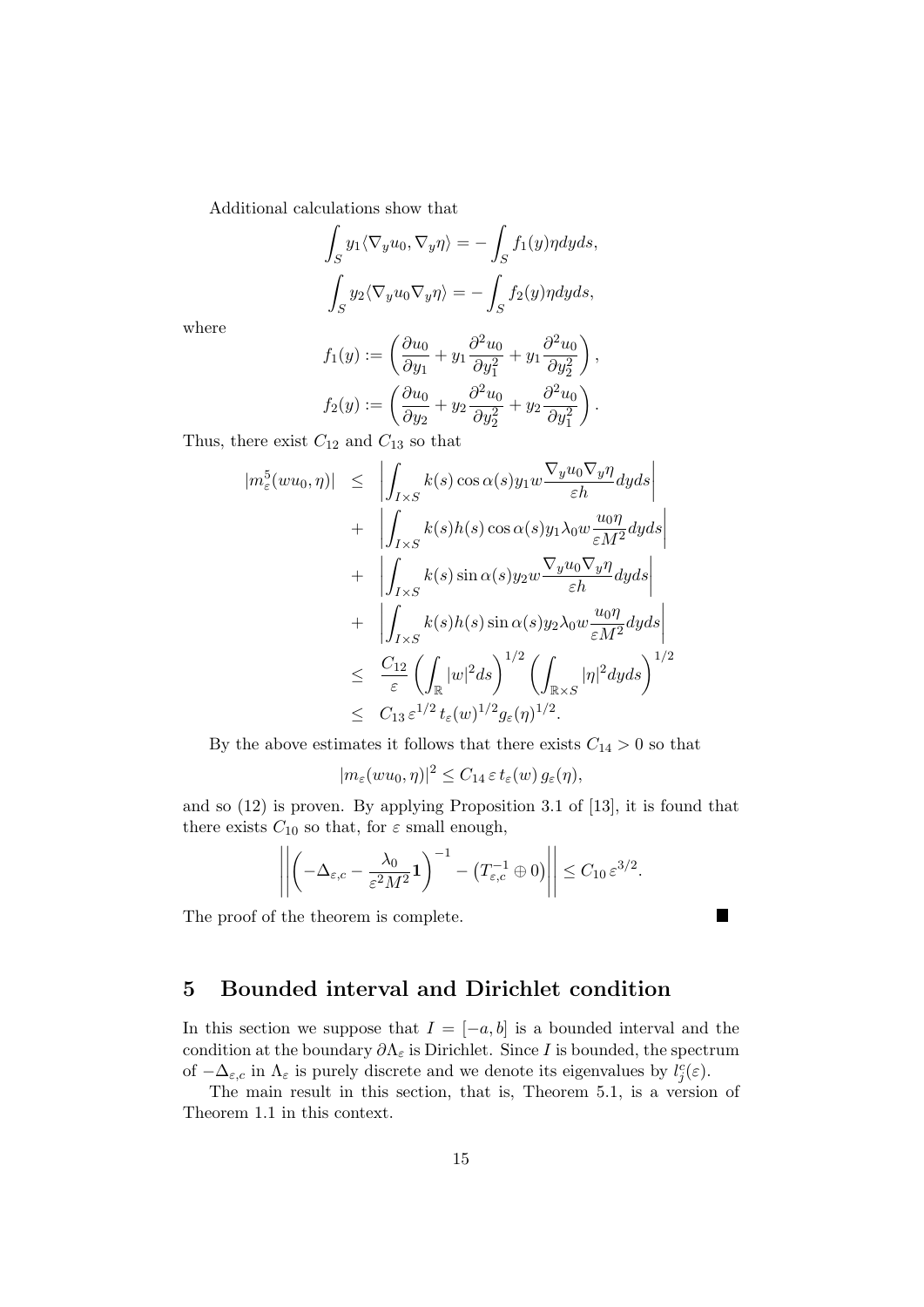Theorem 5.1. The limits

$$
\mu_j = \lim_{\varepsilon \to 0} \varepsilon \left( l_j^c(\varepsilon) - \frac{\lambda_0}{\varepsilon^2 M^2} \right) \tag{13}
$$

exist, where  $\mu_j$  are the eigenvalues of a self-adjoint operator T (see Equation (5)) acting in  $L^2(\mathbb{R})$ .

To prove this theorem we need some previous results; we will follow [14]. Introduce the family of segments

$$
I_{\varepsilon} = (-a\varepsilon^{-1/2}, b\varepsilon^{-1/2}), \qquad \varepsilon > 0,
$$

and the family of unitary operators  $J_{\varepsilon}: L^2(I) \to L^2(I_{\varepsilon})$  generated by the dilation  $s \mapsto s\varepsilon^{1/2}$ , that is,

$$
(J_{\varepsilon}\psi)(s) = \varepsilon^{1/4} \psi(\varepsilon^{1/2}s),
$$

and identify  $L^2(I_\varepsilon)$  with the subspace

$$
\{u \in \mathcal{L}^2(\mathbb{R}) : u(s) = 0 \text{ a.e. in } \mathbb{R} \backslash I_{\varepsilon} \}.
$$

Set

$$
\hat{T}_{\varepsilon,c} := \varepsilon J_{\varepsilon} T_{\varepsilon,c} J_{\varepsilon}^{-1},\tag{14}
$$

which is a self-adjoint operator acting in  $L^2(I_\varepsilon)$ .

**Theorem 5.2.** In case  $I = [-a, b]$  is a bounded interval, one has

$$
\left\| \hat{T}_{\varepsilon,c}^{-1} \oplus 0 - T^{-1} \right\| \to 0, \quad \text{as} \quad \varepsilon \to 0,
$$

where 0 is the null operator on the subspace  $L^2(\mathbb{R}\setminus I_{\varepsilon})$ .

We have  $\varepsilon J_{\varepsilon}W_{\varepsilon}(s)J_{\varepsilon}^{-1} = \varepsilon W_{\varepsilon}(\varepsilon^{1/2}s)$ , and a direct calculation shows that

$$
\varepsilon J_{\varepsilon} W_{\varepsilon}(s) J_{\varepsilon}^{-1} = \zeta_{\varepsilon}(\varepsilon^{1/2} s, y) \lambda_0 \left[ M^{-3} s^2 + \rho(\varepsilon^{1/2} s) s^3 \varepsilon^{1/2} \right] + \varepsilon \vartheta(\varepsilon^{1/2} s) + \varepsilon c,
$$

with  $\rho \in L^{\infty}(I)$ . Since  $\zeta_{\varepsilon}(\varepsilon^{1/2}s, y) \to 1$  uniformly as  $\varepsilon \to 0$ , the proof of Theorem 5.2 is similar to the proof of Theorem 1.3 in [14], and so it will not be repeated here.

**Proof of Theorem 5.1:** Let  $l_j(T_{\varepsilon,c})$ ,  $l_j(\hat{T}_{\varepsilon,c})$  denote the eigenvalues of  $T_{\varepsilon,c}$  and  $\hat{T}_{\varepsilon,c}$  respectively. Let  $\psi_{j,\varepsilon}^c$  denote the eigenfunction associated with eigenvalue  $l_j^c(\varepsilon)$  of  $-\Delta_{\varepsilon,c}$ . Thus, there exist functions  $w_{\varepsilon,c} \in L^2(I)$  and  $U \in \mathcal{L}$ so that  $\psi_{j,\varepsilon}^c = w_{j,\varepsilon}^c u_0 + U$ . Since  $\mathcal L$  is invariant under  $(-\Delta_{\varepsilon,c} - \lambda_0/\varepsilon^2 M^2 \mathbf{1}),$ it follows that  $w_{j,\varepsilon}^c u_0$  is the eigenfunction associated with the eigenvalue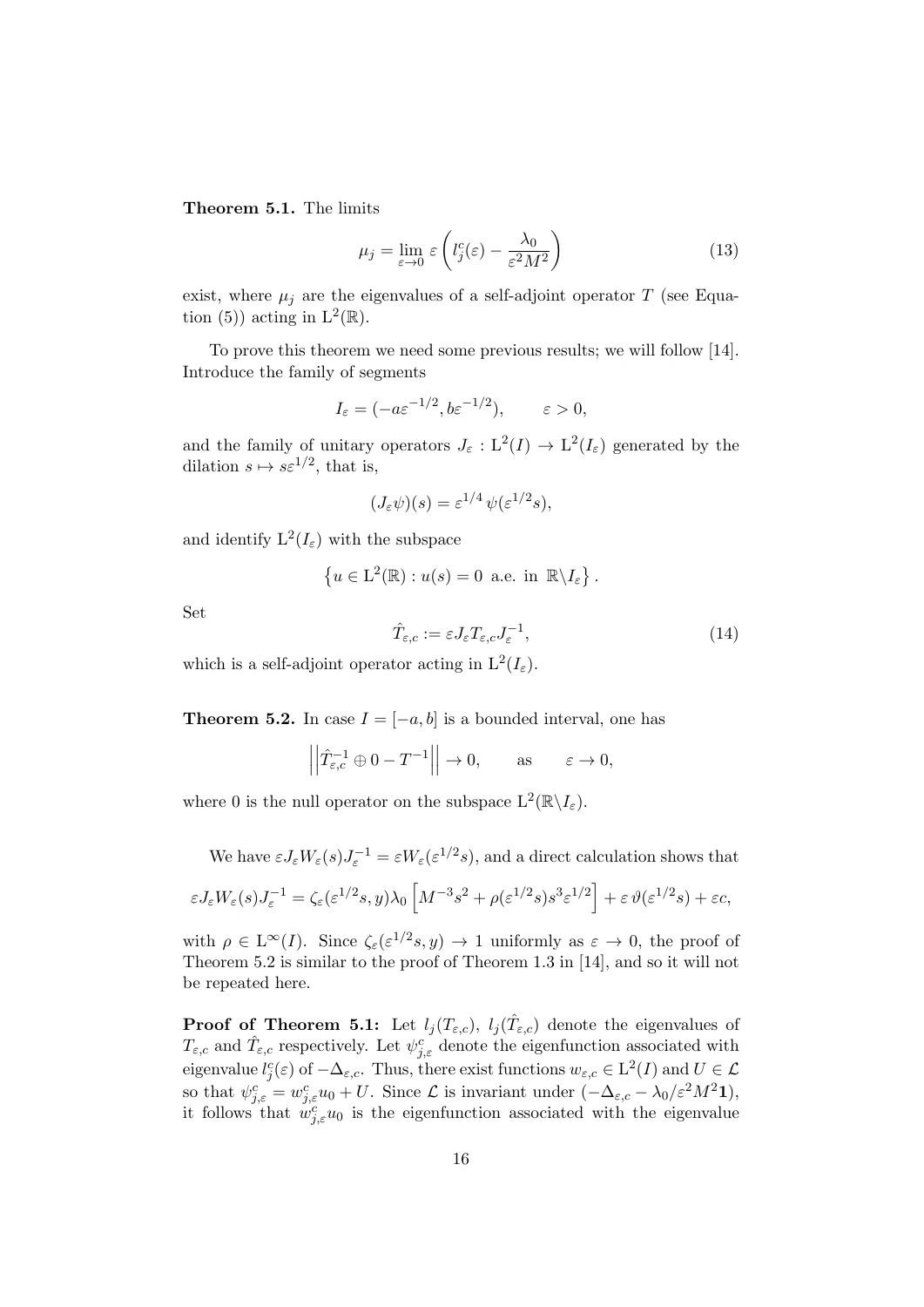$l_j(T_{\varepsilon,c})$ . Observe also that the nonzero eigenvalues of  $T_{\varepsilon,c}^{-1} \oplus 0$  are exactly the eigenvalues of  $T_{\varepsilon,c}^{-1}$ . Hence, by Theorem 4.3, we have

$$
\left| \left( l_j^c(\varepsilon) - \frac{\lambda_0}{\varepsilon^2 M^2} \right)^{-1} - l_j^{-1}(T_{\varepsilon,c}) \right| \leq \left| \left| \left( -\Delta_{\varepsilon,c} - \frac{\lambda_0}{\varepsilon^2 M^2} \mathbf{1} \right)^{-1} - T_{\varepsilon,c}^{-1} \oplus 0 \right| \right|
$$
  

$$
\leq C_{10} \varepsilon^{3/2}.
$$

Thus,

$$
\left|\frac{1}{\varepsilon}\left(l_j^c(\varepsilon)-\frac{\lambda_0}{\varepsilon^2M^2}\right)^{-1}-\frac{1}{\varepsilon l_j^{-1}(T_{\varepsilon,c})}\right|\leq C_{10}\,\varepsilon^{1/2}.
$$

Since  $l_j(\hat{T}_{\varepsilon,c}) = \varepsilon l_j(T_{\varepsilon,c})$ , by Theorem 5.2, we find

$$
\varepsilon l_j(T_{\varepsilon,c}) \to \mu_j, \quad \varepsilon \to 0,
$$

and (13) follows.

## 6 The Neumann case

Here we again consider that  $I = [-a, b]$  is a bounded interval, but the Dirichlet condition at the vertical part of the boundary  $\partial(I \times S)$ , that is,  ${(-a) \times S \cup b \times S}$ , is replaced by Neumann condition. Our point is that the conclusions of Theorem 5.1 also hold true in this case. Although in our case the curvature and torsion can be nontrivial, the proof in this case are similar to the proof of Theorem 5.1 above (and taking into account  $[13]$ ); for this reason, details will not be presented.

# 7 The case  $I = \mathbb{R}$  and Dirichlet condition

In this section we study the case  $I = \mathbb{R}$ . First we give sufficient conditions for a nonempty discrete spectrum of the Dirichlet Laplacian, and then discuss the WEO and eigenvalue approximations.

#### 7.1 The discrete spectrum

Now the spectrum of the Laplacian  $-\Delta_{\varepsilon,c}$  in  $\Lambda_{\varepsilon}$  is not necessarily discrete, but in this section we will see that the essential spectrum  $\sigma_{\text{ess}}(-\Delta_{\varepsilon,c})$  depends on the behavior of the curvature at infinity; it will then follow that if  $k(s) \to 0$  as  $|s| \to \infty$ , then the discrete spectrum of  $-\Delta_{\varepsilon,c}$  is nonempty for  $\varepsilon$  small enough.

Denote  $\nu(\varepsilon) := \inf \sigma_{\text{ess}}(-\Delta_{\varepsilon,c})$  and let  $l_j^c(\varepsilon)$  be the eigenvalues of  $-\Delta_{\varepsilon,c}$ (recall the Dirichlet boundary condition).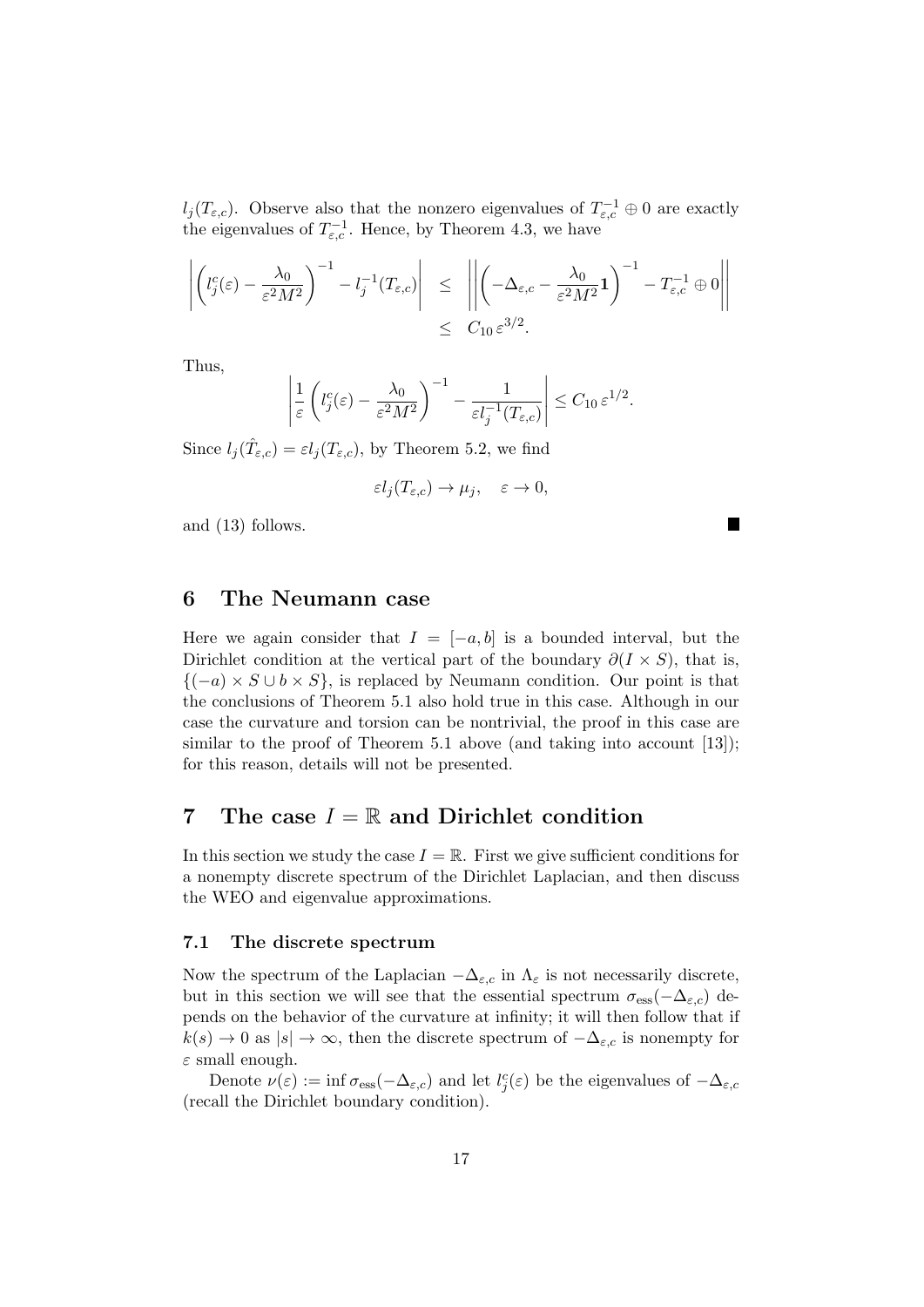**Theorem 7.1.** If  $I = \mathbb{R}$  and the curvature satisfies

$$
\lim_{|s| \to \infty} k(s) = 0,\tag{15}
$$

then  $\nu(\varepsilon) \to \infty$  as  $\varepsilon \to 0$ .

**Proof:** Let  $N := \limsup_{|s| \to \infty} h(s) < M$  and  $\hat{I} = [-a, a]$  and define

$$
\Omega_{a,\varepsilon} = \left\{ (s,y) : s \in \hat{I} \right\} \quad \text{and} \quad \Omega'_{a,\varepsilon} = \left\{ (s,y) : s \notin \hat{I} \right\}.
$$

Let  $-\Delta_{a,\varepsilon,D}^c$ ,  $-\Delta_{a,\varepsilon,D}^{'c}$  be the Dirichlet Laplacian in  $\Omega_{a,\varepsilon}$  and  $\Omega_{a,\varepsilon}'$  respectively. Similarly, let  $-\Delta_{a,\varepsilon,DN}^c$ ,  $-\Delta_{a,\varepsilon,DN}^{'c}$  be the above Laplacian operators but with Neumann condition at the vertical part of the boundaries of  $\Omega_{\alpha,\varepsilon}$ and  $\Omega'_{\alpha,\varepsilon}$ , respectively. Note that

$$
-\Delta_{a,\varepsilon,DN}^c + \left(-\Delta_{a,\varepsilon,DN}^{'c}\right) < -\Delta_{\varepsilon,c} < -\Delta_{a,\varepsilon,D}^c + \left(-\Delta_{a,\varepsilon,D}^{'c}\right). \tag{16}
$$

Therefore inf  $\sigma_{\text{ess}}(-\Delta_{\varepsilon,c}) \geq \inf \sigma_{\text{ess}}(-\Delta'_{a,\varepsilon,DN}).$ 

Let  $q'_{a,\varepsilon,DN}$  the quadratic form associated with the operator  $-\Delta'_{a,\varepsilon,DN}$ . Write  $K_{\varepsilon} = \sup_{(s,y)\in\mathbb{R}\times S} \beta_{\varepsilon}(s,y)$ ; we have

$$
q'_{a,\varepsilon, DN}(\psi) \geq \left( \inf_{(s,y)\in\mathbb{R}\times S} \frac{\beta_{\varepsilon}(s,y)}{\varepsilon^2 h(s)} \right) \int_{(\mathbb{R}\setminus\hat{I})\times S} |\nabla_y \psi|^2 dy ds
$$
  
\n
$$
\geq \lambda_0 \left( \inf_{(s,y)\in\mathbb{R}\times S} \frac{\beta_{\varepsilon}(s,y)}{\varepsilon^2 h(s)} \right) \int_{(\mathbb{R}\setminus\hat{I})\times S} |\psi|^2 dy ds
$$
  
\n
$$
\geq \lambda_0 \left( \inf_{(s,y)\in\mathbb{R}\times S} \frac{\beta_{\varepsilon}(s,y)}{\varepsilon^2 h(s)} \right) \frac{1}{K_{\varepsilon}} \int_{(\mathbb{R}\setminus\hat{I})\times S} \beta_{\varepsilon}(s,y) |\psi|^2 dy ds,
$$

for all  $\psi \in \text{dom } q'_{a,\varepsilon, DN}$ . Since k satisfies (15), it follows that the essential spectrum of  $-\Delta'_{a,\varepsilon,DN}$  is estimated from below by  $\lambda_0$  times a function that converges to  $\frac{1}{\varepsilon^2 N}$  as  $a \to \infty$ . Since the essential spectrum is a closed subset, it follows that  $\nu(\varepsilon) \geq \frac{\lambda_0}{\varepsilon^2 N^2}$  and consequently  $\nu(\varepsilon) \to \infty$  as  $\varepsilon \to 0$ .  $\blacksquare$ 

We conclude that, under condition (15), for  $\varepsilon$  small enough the discrete spectrum of  $-\Delta_{\varepsilon,c}$  is nonempty. We again stress that we have got another property that does not depend on important geometric features of the tube. Also the WEO  $T$  (see also Subsection 7.2), which weakly describes the asymptotic behaviors of the eigenvalues of  $-\Delta_{\varepsilon,c}$  in the sense of (13), is not influenced by such geometric features.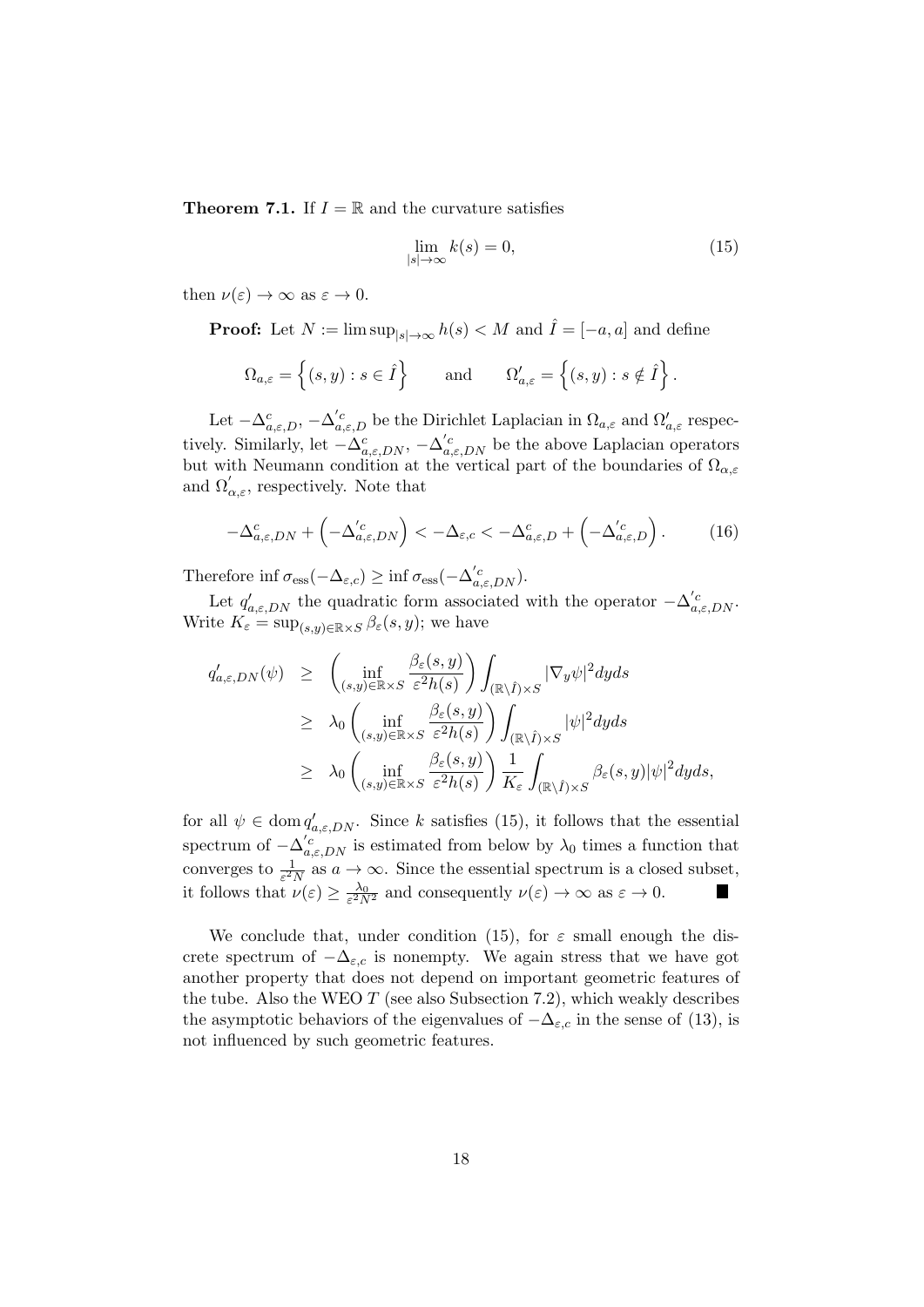#### 7.2 Weakly effective operator

The goal of this section is to show that Theorems 4.3, 5.1 and 5.2 have a similar counterpart in case  $I = \mathbb{R}$ . In [13] these theorems are proven for two dimensional strips, and here we argue that those proofs can be adapted to our three dimensional setting. The proof of Lemma 7.2 will be postponed to the end of this subsection.

**Lemma 7.2.** There exists  $C_6 > 0$  so that, for  $\varepsilon$  small enough,

$$
t_{\varepsilon}(w) \ge C_6^{-1} \varepsilon^{-1} \int_{\mathbb{R}} |w|^2 ds, \qquad \forall w \in \mathcal{H}_0^1(\mathbb{R}).
$$

The proof of the next theorem is similar to the proof of Theorem 4.3; it is enough to take into account Lemma 4.2, and then Lemma 7.2 instead of Lemma 4.1. Recall that  $\mathcal L$  is the subspace generated by functions  $w(s)u_0(y)$ with  $w \in L^2(\mathbb{R})$ 

**Theorem 7.3.** Let  $I = \mathbb{R}$ . Then, there exists  $C_{10} > 0$  so that, for  $\varepsilon$  small enough,

$$
\left\| \left( -\Delta_{\varepsilon,c} - \frac{\lambda_0}{\varepsilon^2 M^2} \mathbf{1} \right)^{-1} - \left( T_{\varepsilon,c}^{-1} \oplus 0 \right) \right\| \leq C_{10} \, \varepsilon^{3/2},
$$

where 0 denotes the null operator on the subspace  $\mathcal{L}^{\perp}$ .

As in the previous section, consider the self-adjoint operators

$$
\hat{T}_{\varepsilon,c} := \varepsilon J_{\varepsilon} T_{\varepsilon,c} J_{\varepsilon}^{-1},
$$

where  $J_{\varepsilon}: L^2(\mathbb{R}) \to L^2(\mathbb{R})$  is the previously discussed unitary operator generated by the dilation  $s \mapsto s\varepsilon^{1/2}$ .

**Theorem 7.4.** For  $\varepsilon \to 0$  one has

$$
\left|\hat{T}_{\varepsilon,c}^{-1} - T^{-1}\right| \to 0,
$$

where  $T$  is the operator  $(5)$ .

As in the Section 5, we have that  $\varepsilon J_{\varepsilon} W_{\varepsilon}(s) J_{\varepsilon}^{-1}$  equals

 $\overline{\phantom{a}}$  $\overline{\phantom{a}}$  $\overline{1}$ 

$$
\lambda_0 \zeta_{\varepsilon}(\varepsilon^{1/2} s, y) \left[ M^{-3} s^2 + \rho(\varepsilon^{1/2} s) s^3 \varepsilon^{1/2} \right] + \varepsilon \vartheta(\varepsilon^{1/2} s) + \varepsilon c.
$$

Again, since  $\zeta_{\varepsilon}(\varepsilon^{1/2}s, y) \to 1$  uniformly as  $\varepsilon \to 0$ , the proof of Theorem 7.4 is similar to the proof of Theorem 1.3 in [14], and details will be skipped.

Proof of Lemma 7.2: Theorem 7.4 guarantees that

$$
\varepsilon^{-1}||T_{\varepsilon,c}^{-1}|| \to ||T^{-1}|| \qquad (\varepsilon \to 0),
$$

and so there exists  $C_6 > 0$  so that

$$
\left| \left| T_{\varepsilon,c}^{-1} \right| \right| \leq C_6 \, \varepsilon.
$$

The proof is complete.

L.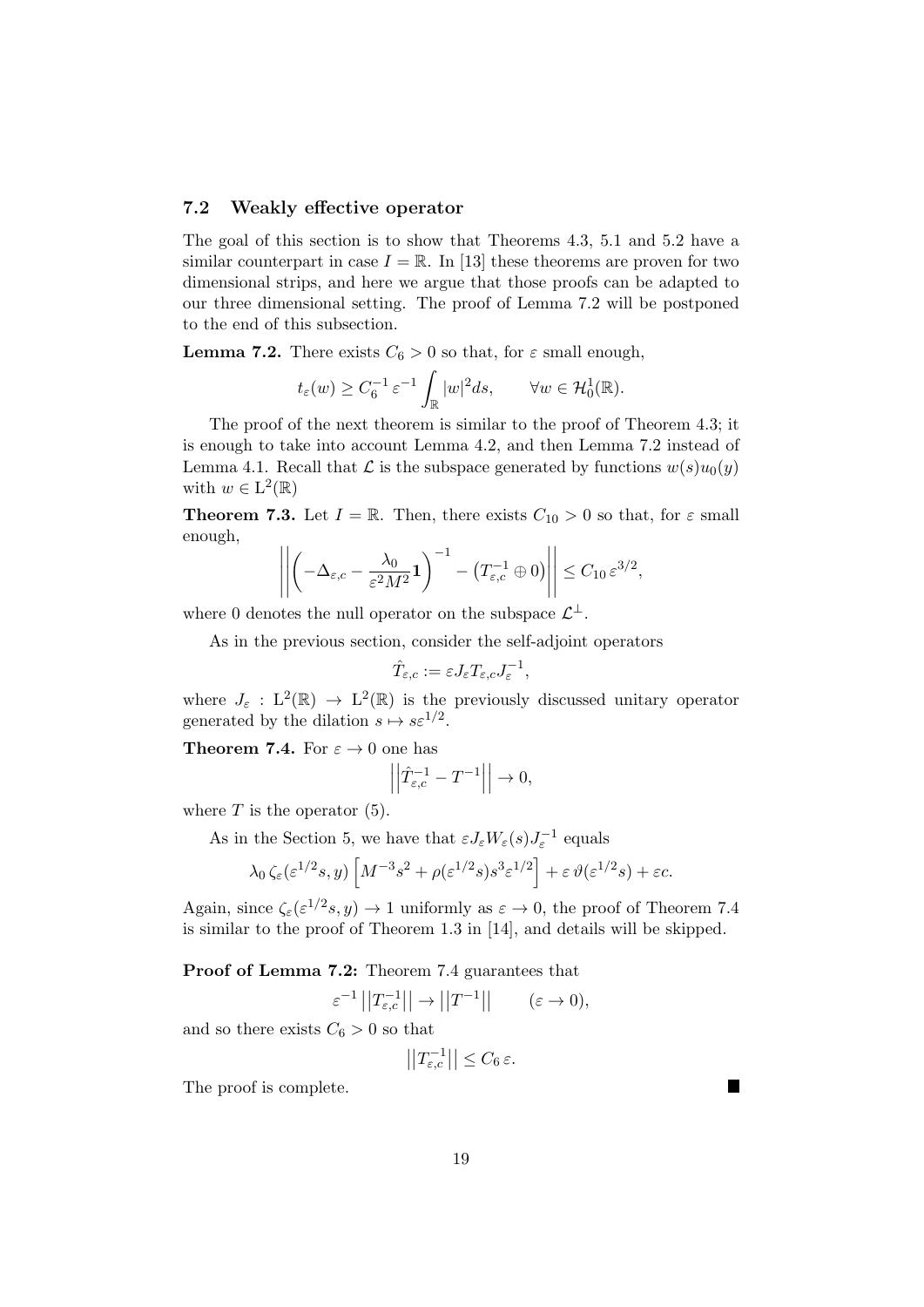# A Proof of Theorem 3.1

It will be shown that, for  $\varepsilon$  small enough, there exists  $C_5 > 0$  so that

$$
\left\|\hat{G}_{\varepsilon}^{-1} - G_{\varepsilon}^{-1}\right\| \leq C_5 \,\varepsilon.
$$

Remember that  $c > ||v||_{\infty} + (1/M^2) ||k(s)^2/4||_{\infty}$ , thus, there exists a number  $d > 0$  so that  $c = ||v||_{\infty} + (1/M^2) ||k(s)^2/4||_{\infty} + d$ .

Since  $\zeta_{\varepsilon} \to 1$  uniformly as  $\varepsilon \to 0$ , there exist  $\varepsilon_1 > 0$  and numbers  $\sigma_1, \sigma_2 > 0$  so that  $\sigma_1 \leq \beta_{\varepsilon} \leq \sigma_2$ , for all  $\varepsilon < \varepsilon_1$ . Thus,

$$
\hat{g}_{\varepsilon}(\psi) \ge \sigma_1 d \|\psi\|^2
$$
 and  $g_{\varepsilon}(\psi) \ge d \|\psi\|^2$ ,

for all  $\varepsilon < \varepsilon_1$ . Consequently,

$$
\|\hat{G}^{-1}_{\varepsilon}\| \le \frac{1}{\sigma_1 d} \quad \text{and} \quad \|G^{-1}_{\varepsilon}\| \le \frac{1}{d},
$$

for all  $\varepsilon < \varepsilon_1$ .

Since  $k, h \in L^{\infty}(\mathbb{R})$ ,  $y \in S$  and S is a bounded region, there exist  $\varepsilon_0 > 0$  $(\varepsilon_0 < \varepsilon_1)$  and  $C_1, C_2 > 0$  so that

$$
\left| \left( \frac{1}{\zeta_{\varepsilon}} - 1 \right) \right| = \left| \frac{\varepsilon k(s)h(s)(y \cdot z_{\alpha}(s))}{\zeta_{\varepsilon}} \right| \leq C_1 \, \varepsilon,
$$

and

$$
c |(\zeta_{\varepsilon} - 1)| \le C_2 \varepsilon,
$$

for all  $\varepsilon < \varepsilon_0$ . Under such conditions we have

$$
\begin{split}\n&\|\hat{g}_{\varepsilon}(\psi) - g_{\varepsilon}(\psi)\| \\
&\leq \int_{I\times S} \left| \left( \frac{1}{\zeta_{\varepsilon}} - 1 \right) \right| \left| \psi' - \psi \frac{h'}{h} + (\nabla_y \psi \cdot Ry)(\tau + \alpha') - (\nabla_y \psi \cdot y) \frac{h'}{h} \right|^2 dy ds \\
&+ \int_{I\times S} c|(\zeta_{\varepsilon} - 1)||\psi|^2 ds dy \\
&\leq C_1 \varepsilon \int_{I\times S} \left| \psi' - \psi \frac{h'}{h} + (\nabla_y \psi \cdot Ry)(\tau + \alpha') - (\nabla_y \psi \cdot y) \frac{h'}{h} \right|^2 + C_2 \varepsilon \int_{I\times S} |\psi|^2 dy ds \\
&\leq C_3 \varepsilon g_{\varepsilon}(\psi)\n\end{split}
$$

for some  $C_3 > 0$ . Hence,

$$
(1 - C_3\varepsilon)g_{\varepsilon}(\psi) \le \hat{g}_{\varepsilon}(\psi) \le (1 + C_3\varepsilon)g_{\varepsilon}(\psi),
$$

for all  $\varepsilon < \varepsilon_0$ . The first inequality implies that it is possible to find  $\varepsilon'_0 > 0$  $(\varepsilon_0' < \varepsilon_0)$  and a constant  $C_4 > 0$  so that

$$
g_{\varepsilon}(\psi) \leq C_4 \,\hat{g}_{\varepsilon}(\psi),
$$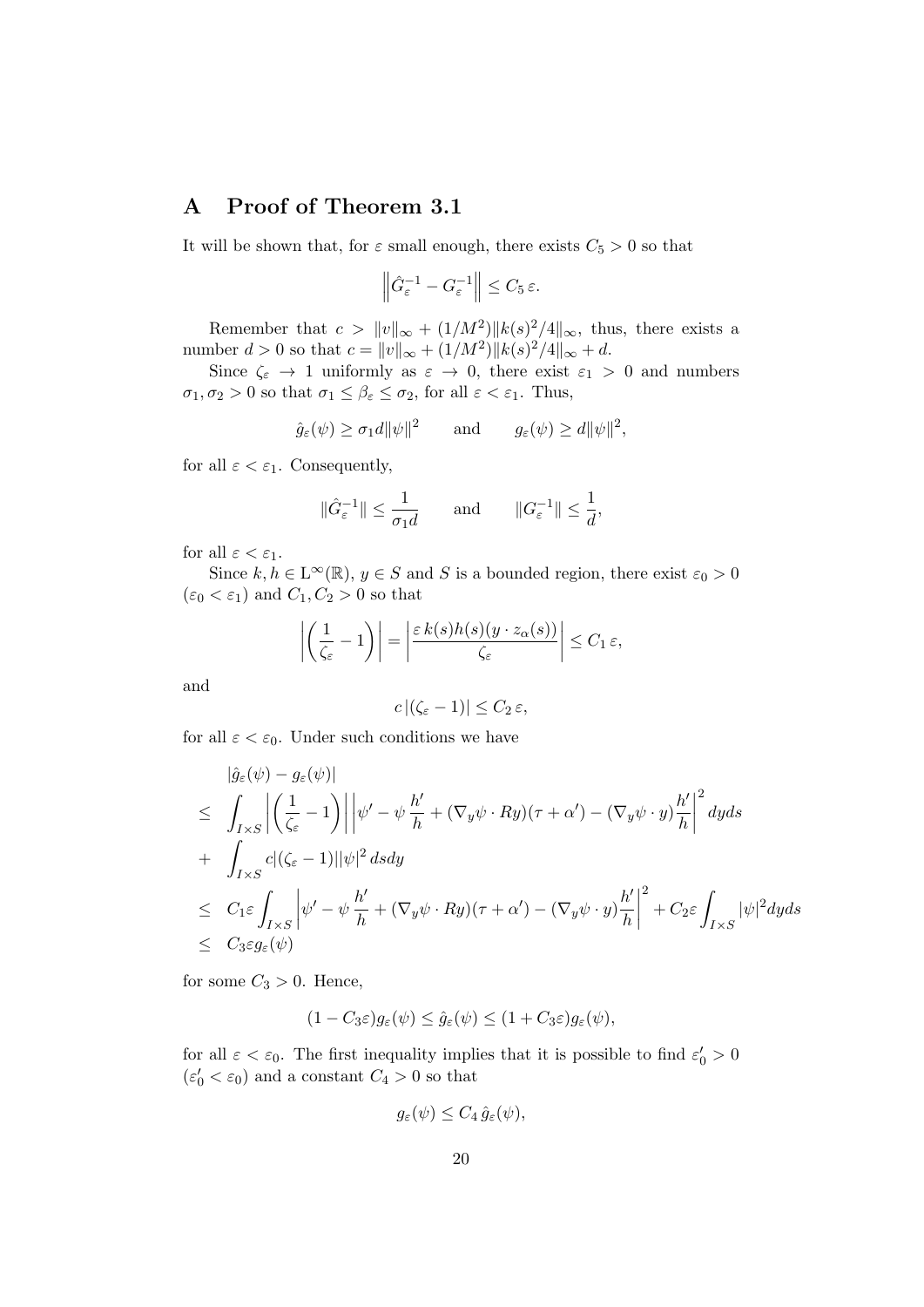for all  $\varepsilon < \varepsilon'_0$ .

By Schwarz's Inequality for bilinear forms, we have

$$
|\hat{g}_{\varepsilon}(\psi_1, \psi_2)| \leq [\hat{g}_{\varepsilon}(\psi_1)]^{1/2} [\hat{g}_{\varepsilon}(\psi_2)]^{1/2},
$$
  

$$
|g_{\varepsilon}(\psi_1, \psi_2)| \leq [g_{\varepsilon}(\psi_1)]^{1/2} [g_{\varepsilon}(\psi_2)]^{1/2},
$$

for all  $\psi_1, \psi_2 \in \mathcal{H}_0^1(\mathbb{R} \times S)$ . Thus, by using the above estimates, for each pair  $\psi_1, \psi_2 \in \mathcal{H}_0^1(\mathbb{R} \times S)$  we have

$$
\begin{array}{rcl}\n\left| \langle \hat{G}_{\varepsilon}^{-1/2} \psi_1, \hat{G}_{\varepsilon}^{-1/2} \psi_2 \rangle \right. & - & \left. \langle G_{\varepsilon}^{1/2} \psi_1, G_{\varepsilon}^{1/2} \psi_2 \rangle \right| \\
& = & \left| \hat{g}_{\varepsilon}(\psi_1, \psi_2) - g_{\varepsilon}(\psi_1, \psi_2) \right| \\
& \leq & C_3 \, \varepsilon \left[ g_{\varepsilon}(\psi_1) \right]^{1/2} \left[ g_{\varepsilon}(\psi_2) \right]^{1/2} \\
& \leq & C_3 \sqrt{C_4} \, \varepsilon \left[ g_{\varepsilon}(\psi_1) \right]^{1/2} \left[ \hat{g}_{\varepsilon}(\psi_2) \right]^{1/2}.\n\end{array}
$$

By picking  $\psi_1 = G_{\varepsilon}^{-1} f$ ,  $\psi_2 = \hat{G}_{\varepsilon}^{-1} g$ , where  $f, g \in L^2(\mathbb{R} \times S)$  are arbitrary, we obtain

$$
\left| \langle \hat{G}_{\varepsilon}^{-1} f, g \rangle - \langle G_{\varepsilon}^{-1} f, g \rangle \right|
$$
  
\n
$$
\leq C_3 \sqrt{C_4} \varepsilon \left[ \langle \hat{G}_{\varepsilon}^{-1} g, g \rangle \langle G_{\varepsilon}^{-1} g, g \rangle \right]^{1/2}
$$
  
\n
$$
\leq \frac{C_3 \sqrt{C_4}}{d\sqrt{\sigma_1}} \varepsilon ||f|| ||g||,
$$

for all  $\varepsilon < \varepsilon_0'$ . Therefore,

$$
\left\|\hat{G}^{-1}_\varepsilon-G^{-1}_\varepsilon\right\|\leq C_5\,\varepsilon,
$$

for all  $\varepsilon < \varepsilon_0'$ , with  $C_5 = C_3$ √  $\overline{C_4}/(d\sqrt{\sigma_1})$ . This completes the proof of the theorem.

#### Acknowledgments

CRdeO thanks the partial support by CNPq (Brazil). AAV thanks the financial support by PNPD-CAPES (Brazil).

# References

- [1] S. Albeverio, C. Cacciapuoti, D. Finco, Coupling in the singular limit of thin quantum waveguides, J. Math. Phys. 48 (2007) 032103.
- [2] D. Borisov, P. Freitas, Singular asymptotic expansions for Dirichlet eigenvalues and eigenfunctions of the Laplacian on thin planar domains, Ann. Inst. H. Poincaré: Anal. Non Lineaire 26 (2009) 547-560.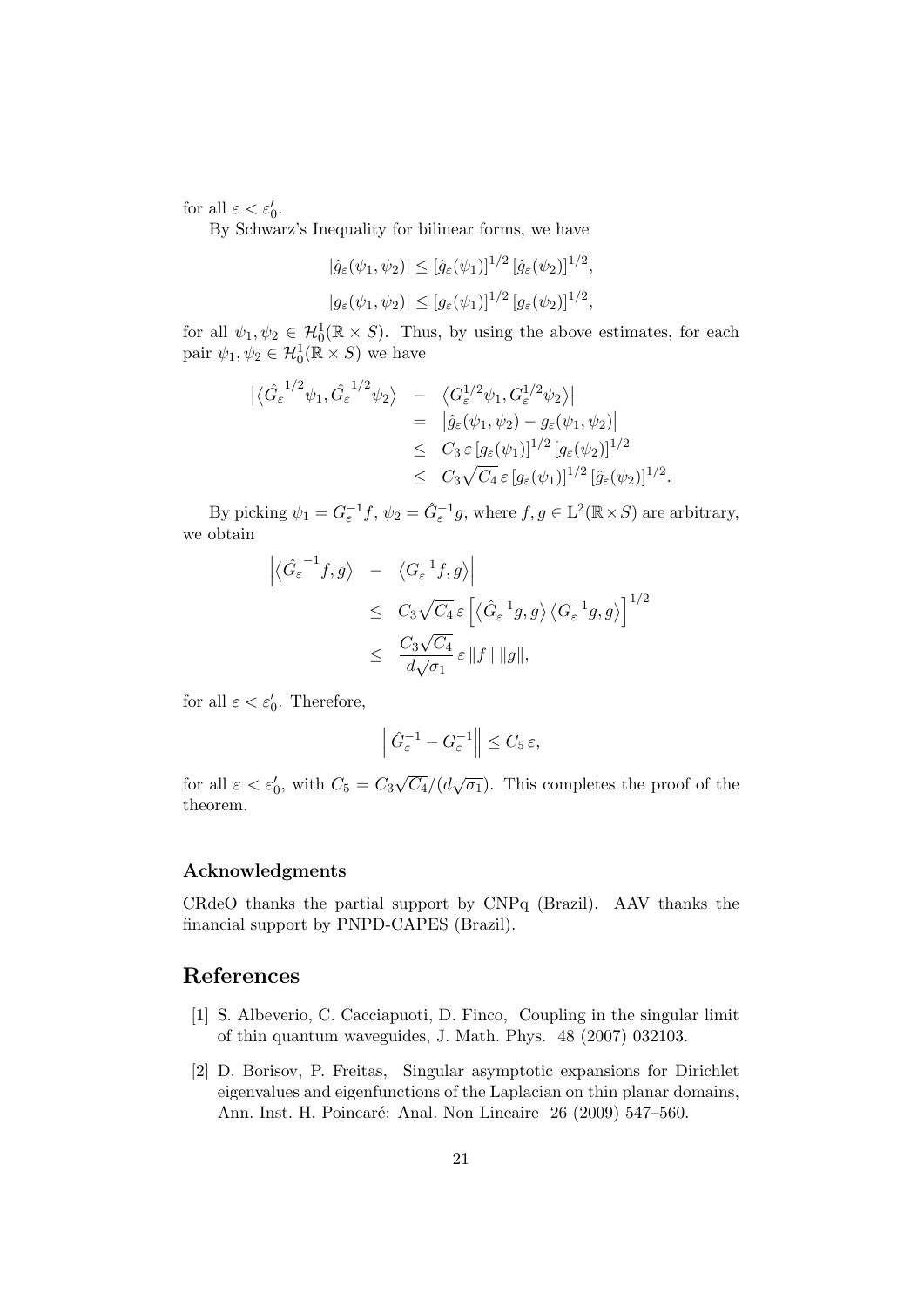- [3] D. Borisov, P. Freitas, Asymptotics of Dirichlet eigenvalues and eigenfunction of the Laplacian on thin domains in  $\mathbb{R}^d$ , J. Funct. Anal. 258 (2010) 893–912.
- [4] G. Bouchitté, M.L. Mascarenhas, L. Trabucho, On the curvature and torsion effects in one-dimensional waveguides, ESAIM: COCV 13 (2007) 793–808.
- [5] P. Briet, H. Kovařík, G. Raikov, E. Soccorsi, Eigenvalue asymptotics in a twisted waveguide, Commun. Partial Diff. Eq. 34 (2009) 818–836.
- [6] B. Chenaud, P. Duclos, P. Freitas, D. Krejčiřík, Geometrically induced discrete spectrum in curved tubes, Differential Geom. Appl. 23 (2005) no. 2, 95–105.
- [7] I.J. Clark, A. J. Bracken, Bound states in tubular quantum waveguides with torsion, J. Phys. A: Math. Gen. 29 (1996) 4527–4535.
- [8] C.R. de Oliveira, Quantum singular operator limits of thin Dirichlet tubes via Γ-convergence, Rep. Math. Phys. 66 (2010) 375–406.
- [9] G. Dell'Antonio, L. Tenuta, Quantum graphs as holonomic constraints, J. Math. Phys. 47 (2006) 072102.
- [10] P. Duclos, P. Exner, Curvature-induced bound states in quantum waveguides in two and three dimensions, Rev. Math. Phys. 7 (1995) 73–102.
- [11] T. Ekholm, H. Kovařík, D. Krejčiřík, A Hardy inequality in twisted waveguides, Arch. Ration. Mech. Anal. 188 (2008) 245–264.
- [12] P. Freitas, D. Krejčiřík, Location of the nodal set for thin curved tubes, Indiana Univ. Math. J. 57 (2008) 343–376.
- [13] F. Friedlander, M. Solomyak, On the spectrum of the Dirichlet Laplacian in a narrow infinite strip, Amer. Math. Soc. Transl. (2) 225 (2008) 103–116.
- [14] L. Friedlander, M. Solomyak, On the spectrum of the Dirichlet laplacian in a narrow strip, Israel J. Math. 170 (2009) 337–354.
- [15] J. Goldstone, R.L. Jaffe, Bound states in twisting tubes, Phys. Rev. B 45 (1992) 14100–14107.
- [16] V.V. Grushin, Asymptotic behavior of eigenvalues of the Laplace operator in thin infinite tubes, Math. Notes 85 (2009) 661-673.
- [17] H. Kovařík, A. Sacchetti, Resonances in twisted quantum waveguides, J. Phys. A 40 (2007) 8371–8384.